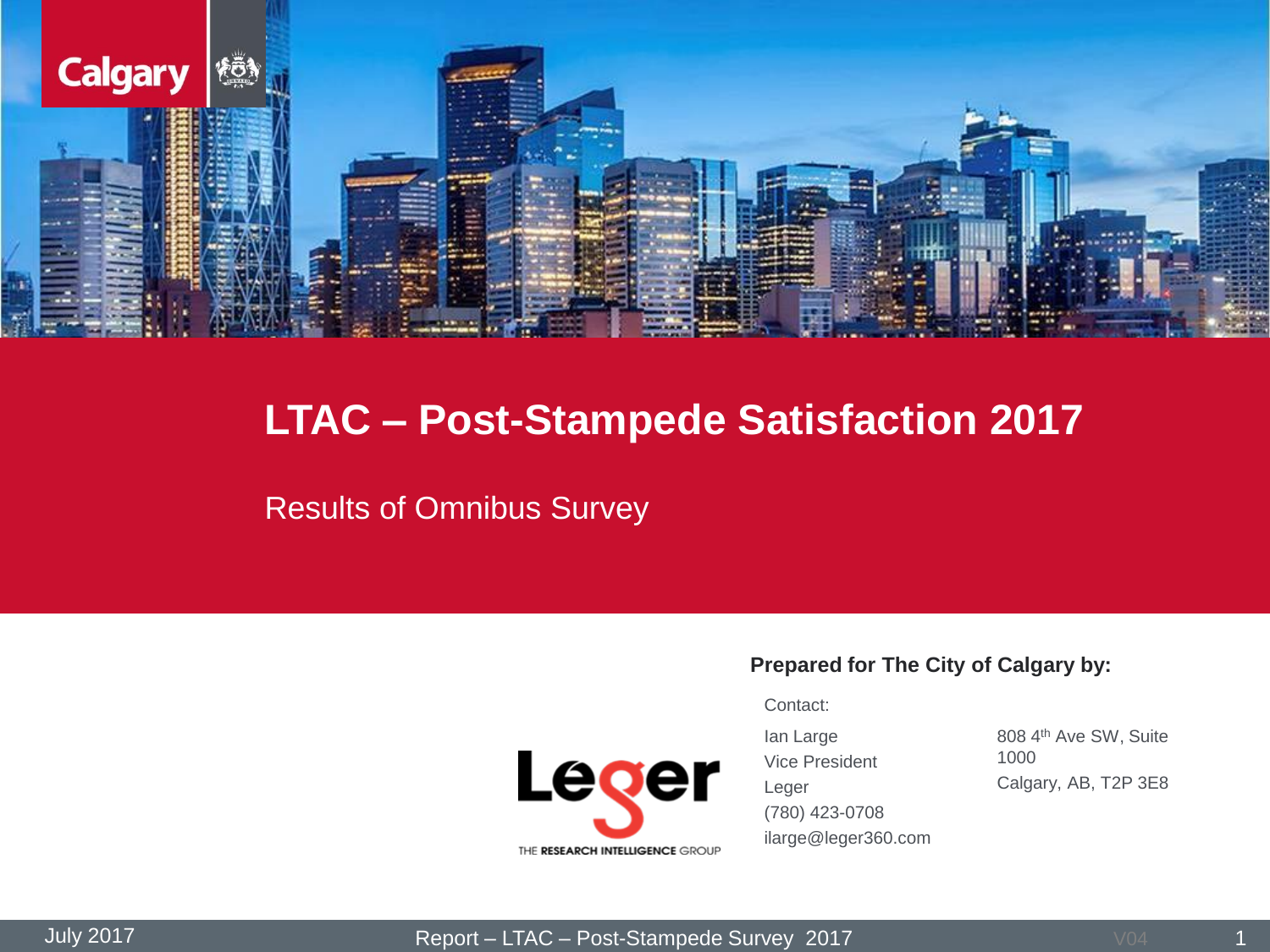

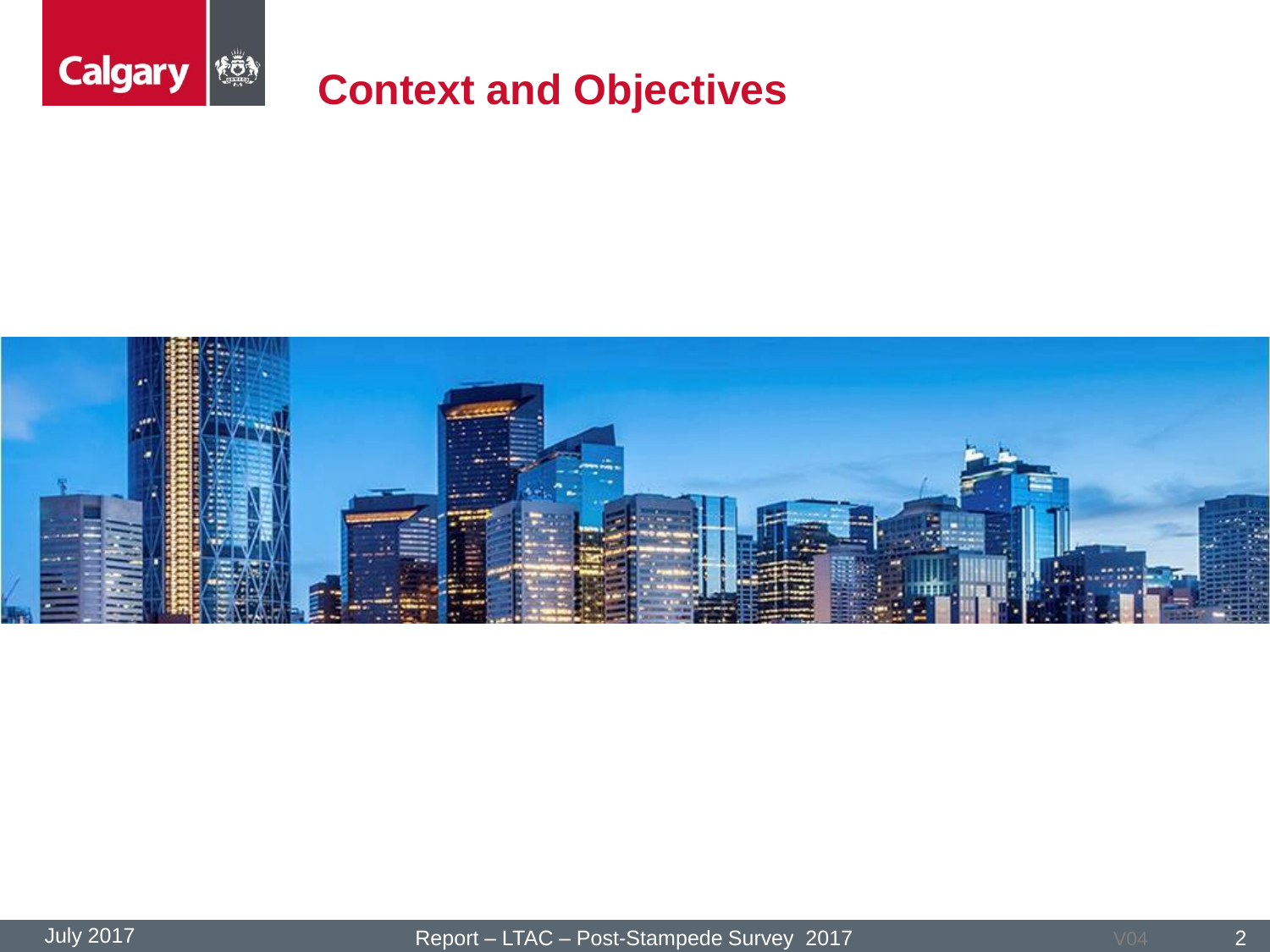### **Calgar** Context & Objectives

Livery Transport Advisory Committee (LTAC) has been mandated to conduct citizen satisfaction research regarding vehicle for hire services in Calgary. As part of the research program, LTAC sought to evaluate taxi users' satisfaction during peak taxi usage periods, such as post-Stampede and the post - Christmas holiday season. In addition, LTAC sought to compare differences in satisfaction levels during the Christmas holiday season and Stampede versus during non-peak periods in the spring.

The first Stampede evaluation was conducted in July 2014 followed by Stampede evaluation in July 2015, July 2016 and July 2017. The first post - Christmas holiday evaluation was conducted in January 2014 followed by another post-holiday evaluation in January 2016 and January 2017. This report presents the findings from the July 2017 post- Stampede, compared to results from previous evaluations.

The results are compared two ways –

- Over the stampede period since July 2014
- Over the past year comparing peak periods (post-holiday, post-stampede) and non-peak periods (in Spring) in 2017

*LTAC decided to expand the post-holiday survey this year by including questions around the usage and satisfaction of Transport Network Companies services.*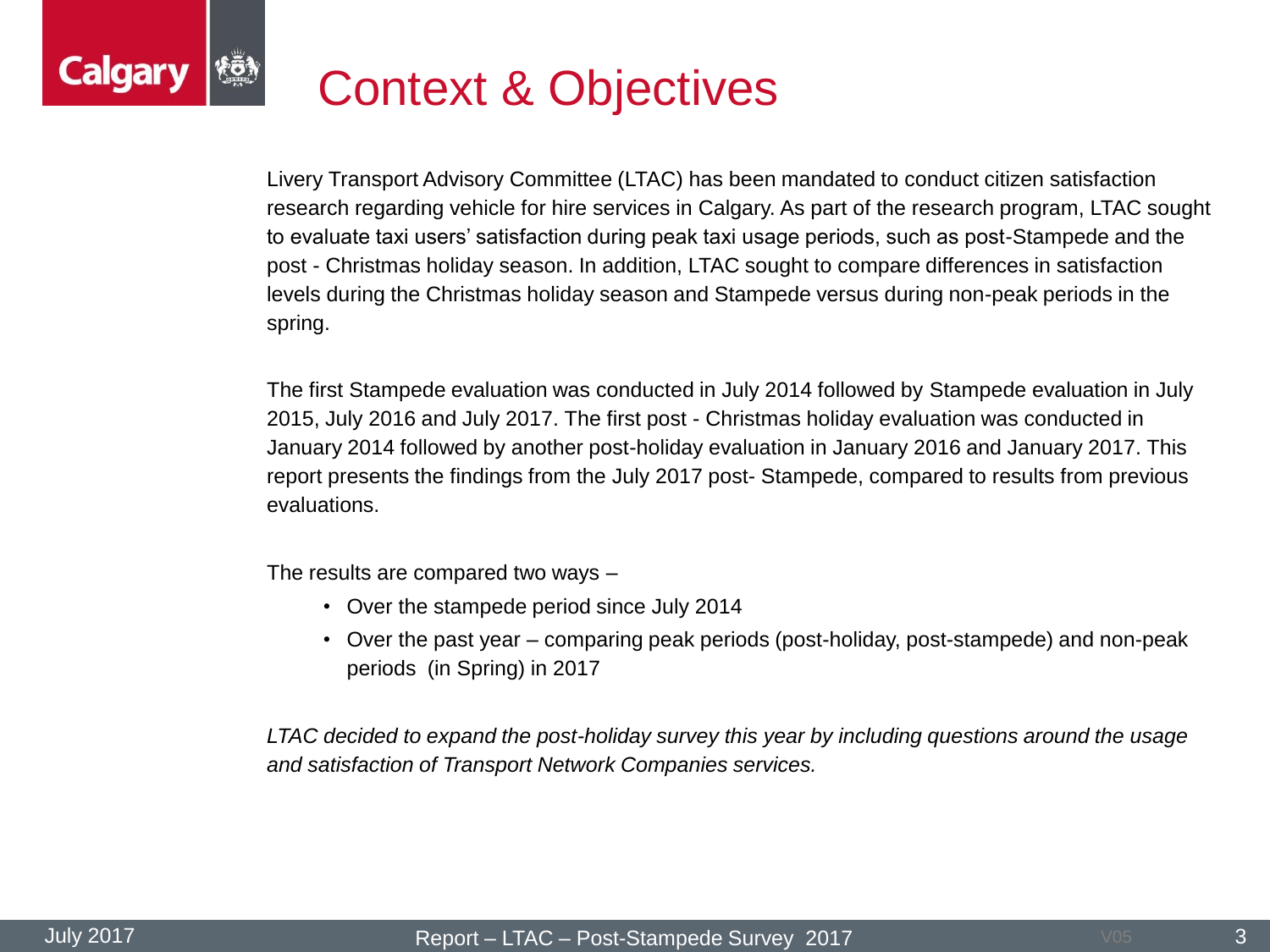

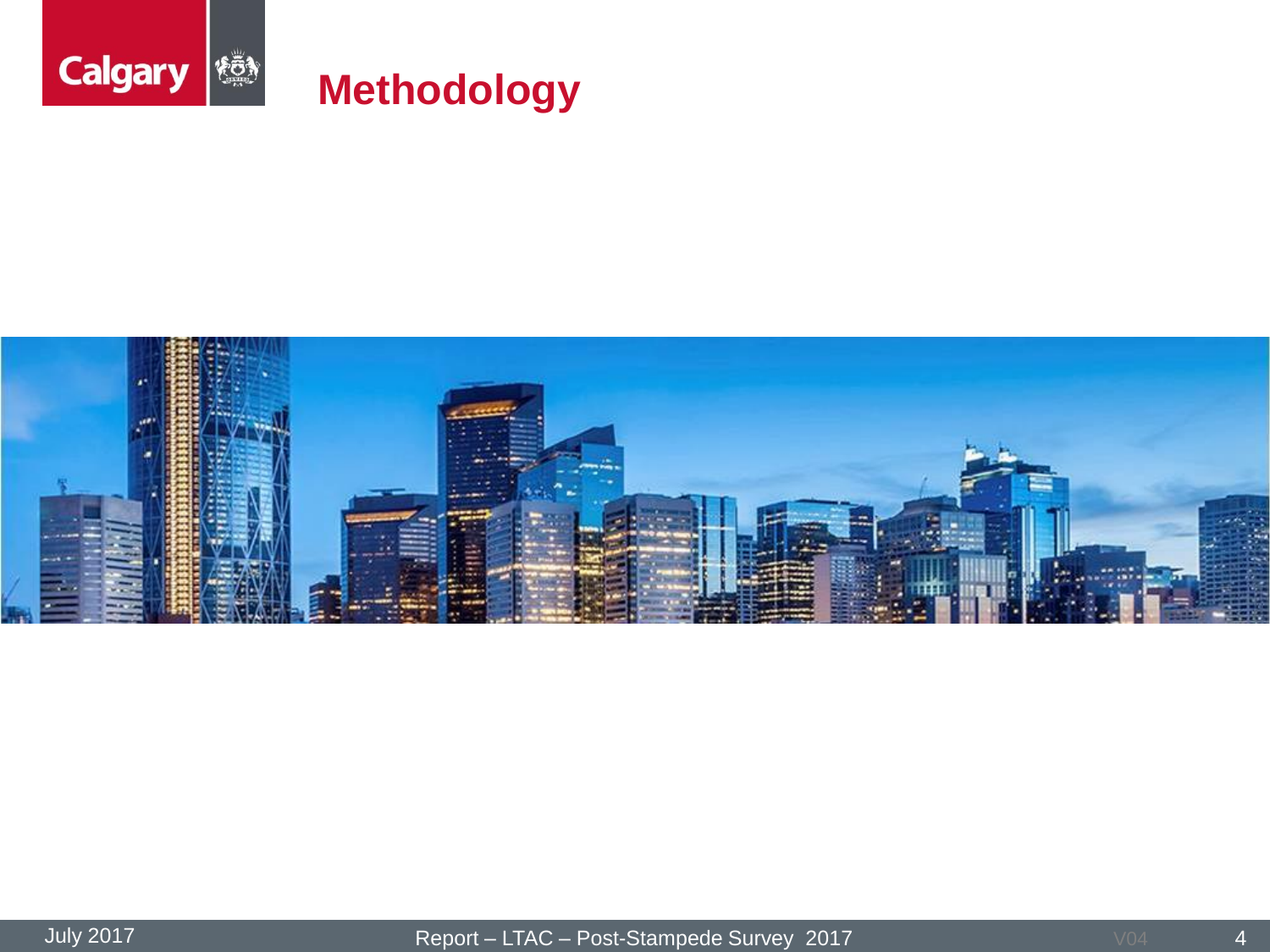

#### **How**

• Data were collected for 503 Calgarians, including 222 who have used taxi services within the past month or so via Leger's Calgary online omnibus survey. The data were weighted to represent the normal distribution of Calgarians as reported by Statistics Canada.

#### **When**

- The survey was conducted between July 17<sup>th</sup> 2017 and July 20<sup>th</sup>, 2017 (post-Stampede).
- Results in this report are compared to findings from surveys conducted in the previous years, wherever applicable.

#### **Validity**

- As a non-random internet survey, a margin of error is not reported. The results should be regarded as directional and may not necessarily be projected to the larger population without further quantitative research.
- *Note: Since January 2016, the time frame wording was changed from '… within the past two months' to '…within the past month or so' in order to define the post-Stampede season we were interested in evaluating.*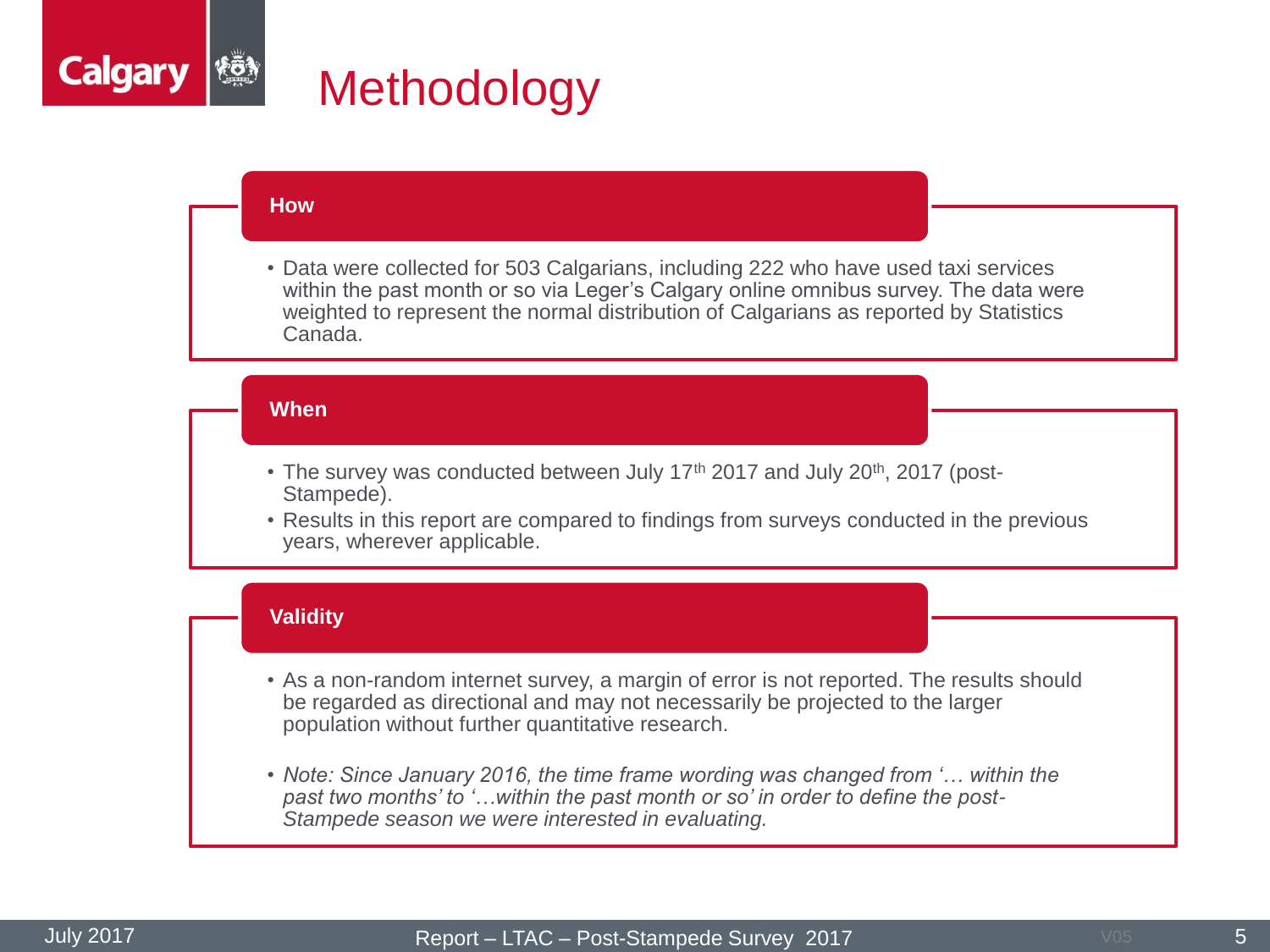

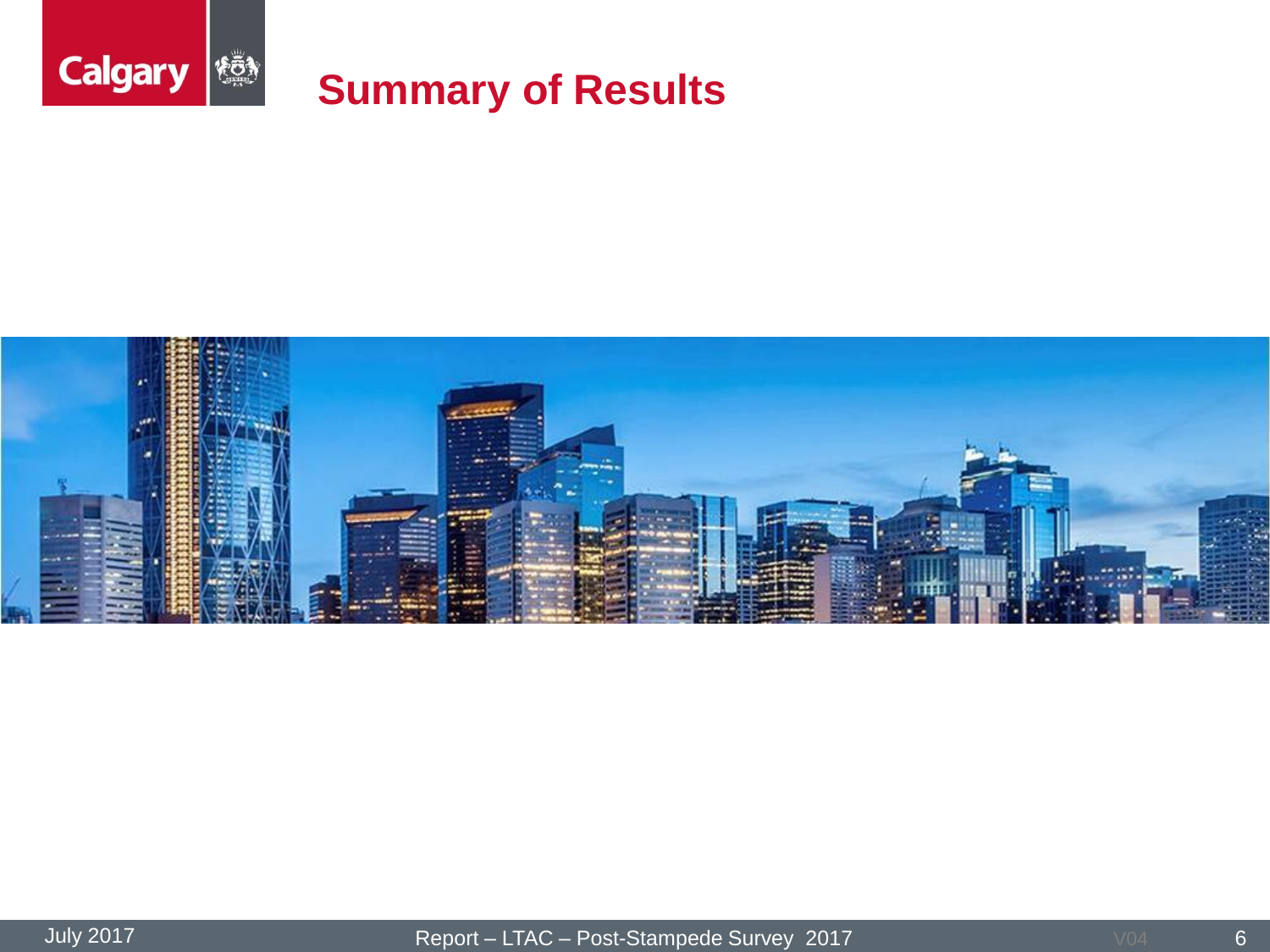

# Post-Stampede Results

**Half of Calgarians used taxi services in the past month or so**

**Taxi users in Calgary used taxi services for 4 trips, on average (trending up over the Stampede period since 2015)**



**Majority (85%) of taxi users satisfied with service, consistent over the Stampede period since 2014**

**Satisfaction with the taxi services has been forming a downward trend in 2017 , specifically for taxis used to go to or from the airport**

**More than one-quarter of Calgarians used TNC services in the past month or so**

**TNC users in Calgary used TNC services for 5 trips, on average** 



**SOCIAL FUNCTIONS**

**GET HOME**

**STAMPEDE PARTIES**

**High majority (95%) of TNC users satisfied with service; very satisfied ratings decreased since Spring 2017**

**Very satisfied ratings with TNC services has dropped in July 2017 for TNCs used to go to or from the airport**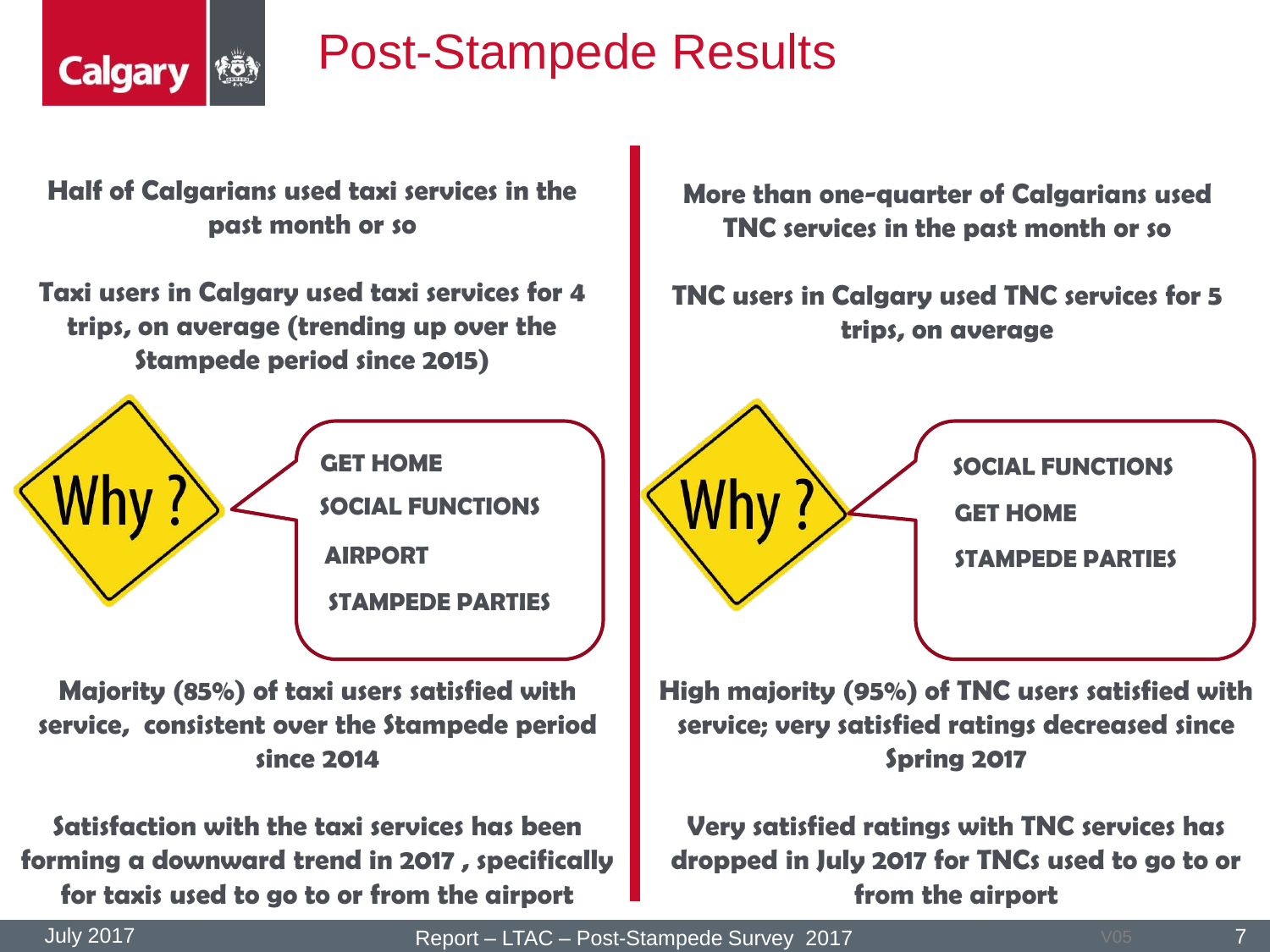

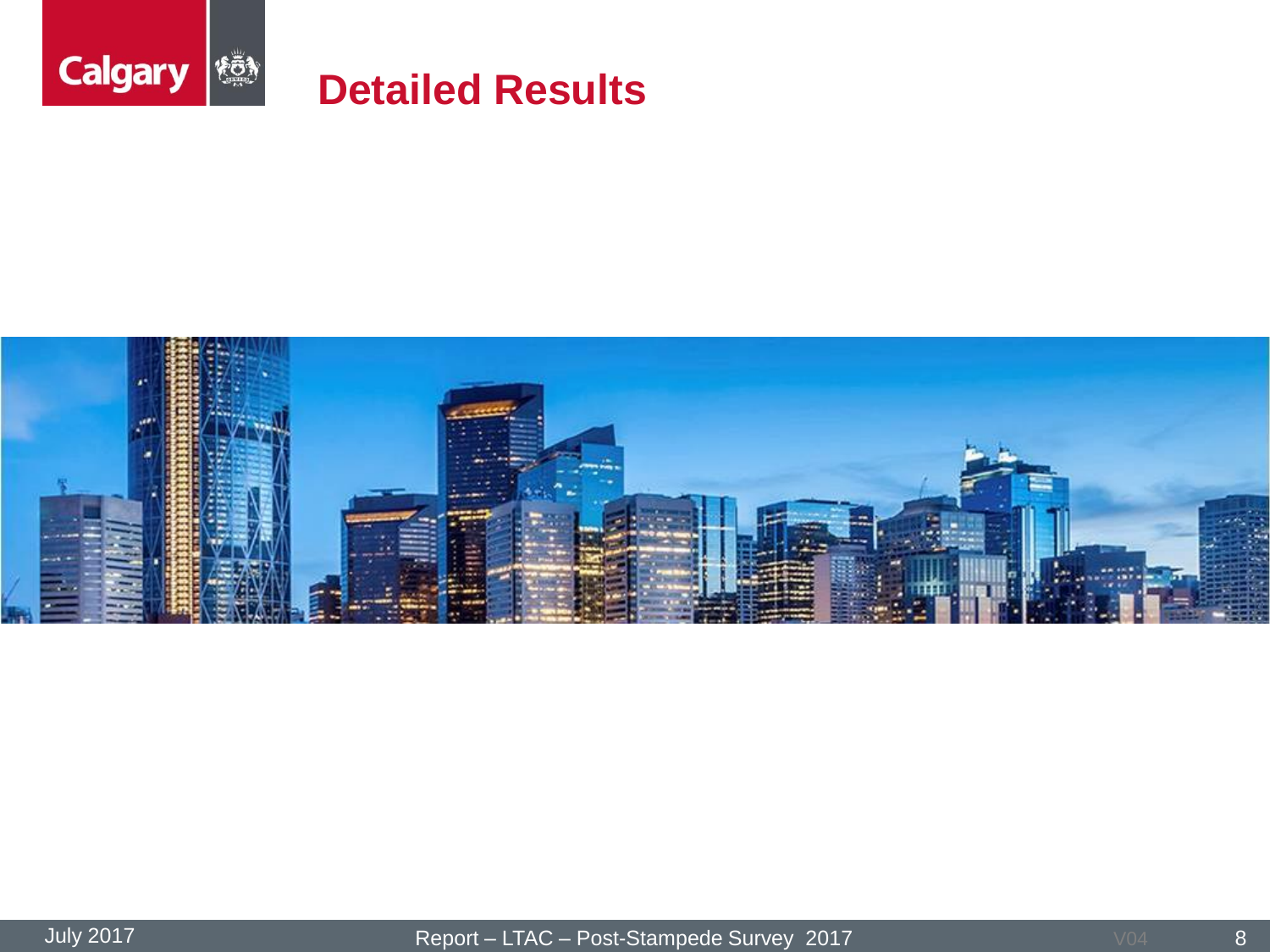



Base: Calgarians (n=503)

Q1. Within the past month or so, approximately how many times have you used taxi services in Calgary? Q4. Within the past month or so, approximately how many times have you used TNC services in Calgary?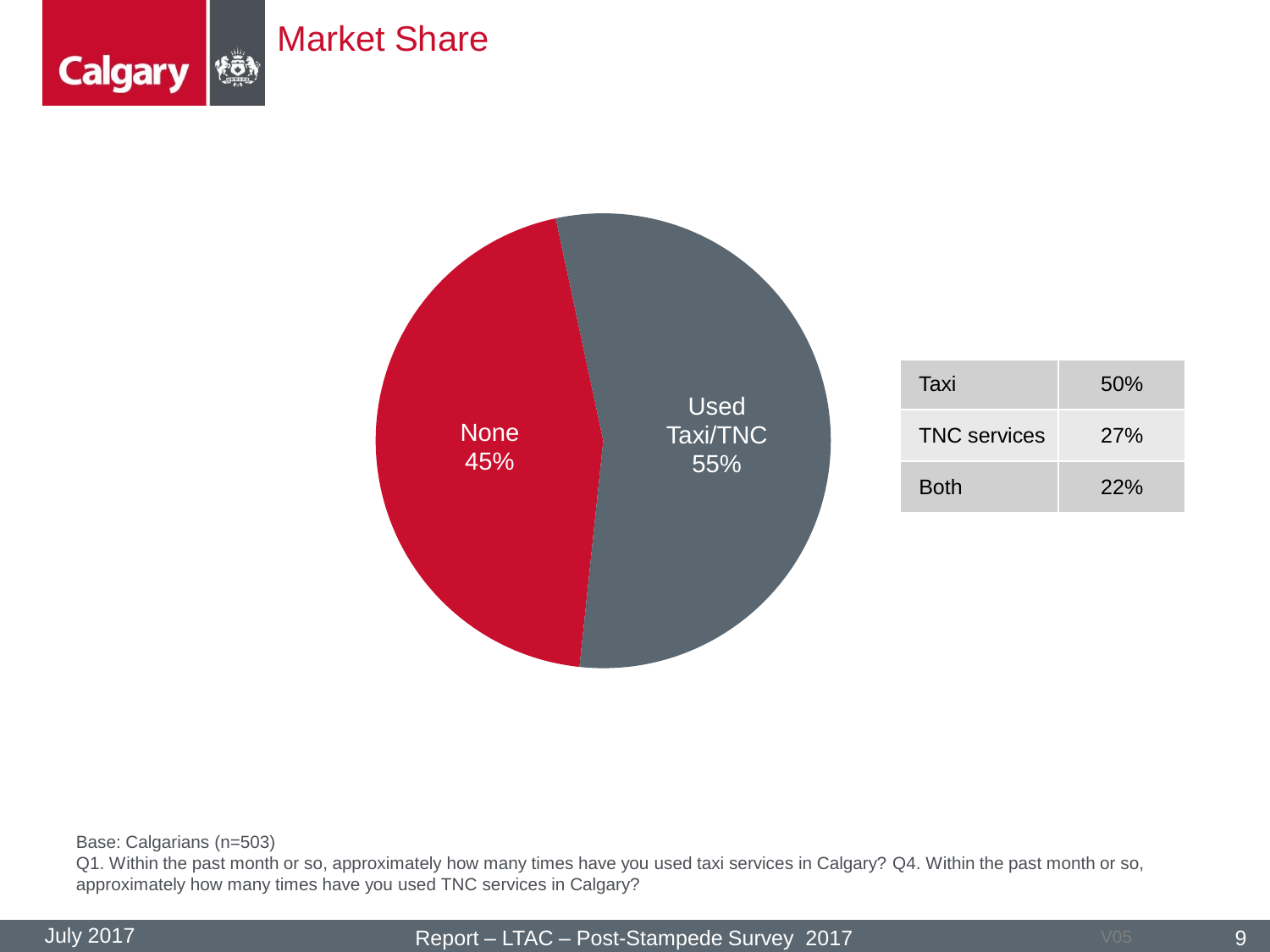

## **Taxi Services**

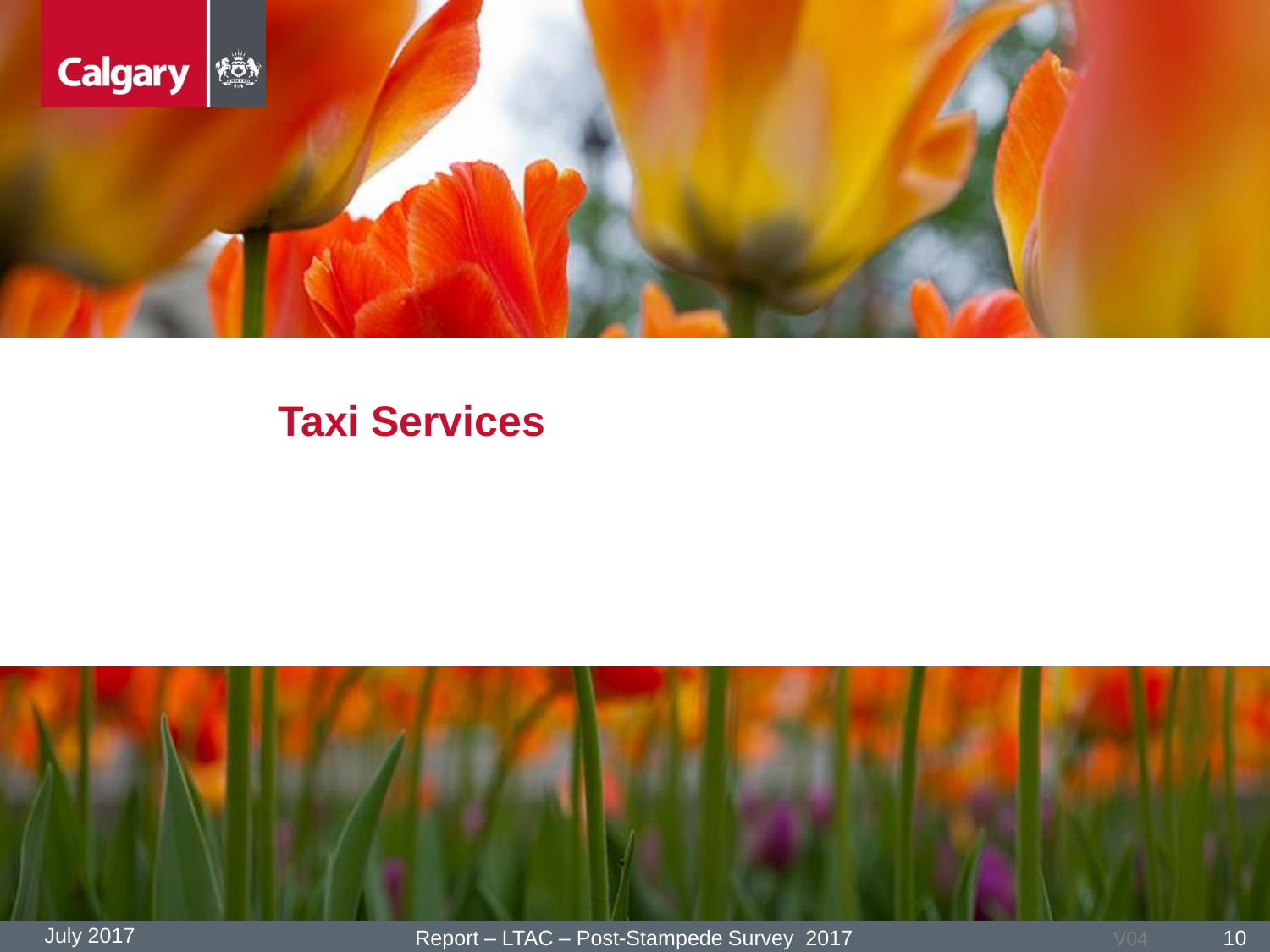# Usage of Taxi Services – Past Month



- $\checkmark$  Half of Calgarians used taxi services in the past month or so.
- $\checkmark$  Taxi usage decreases with age. Calgarians who are employed are more likely to have used taxi services in Calgary over the past month or so.
- $\checkmark$  Comparing Stampede periods over time, taxi usage has dropped in July 2017 after a rise in July 2016.
- $\checkmark$  Taxi usage has been forming a downward trend in 2017.

Base: Calgarians (n=503)

\*Indicates usage over the past year

Q1. Within the past month or so, approximately how many times have you used taxi services in Calgary?

**Calgary** 

July 2017 Report – LTAC – Post-Stampede Survey 2017







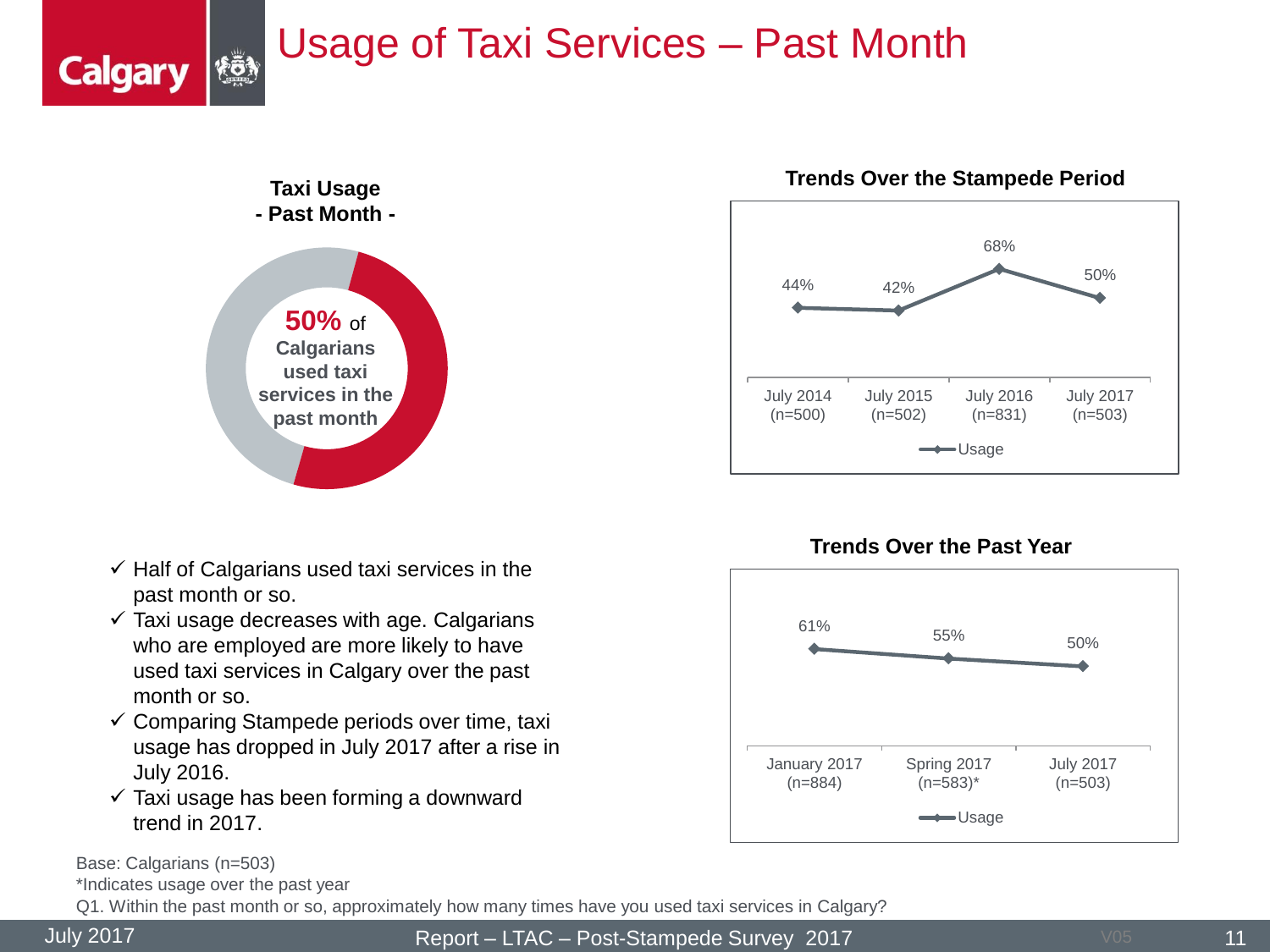## Usage of Taxi Services – Past Month



**Trips over the past month**



- $\checkmark$  The average number of trips is trending up over the Stampede period after a dip in 2015.
- $\checkmark$  Average trips have increased slightly compared to January 2017.







Base: Calgarians who used taxi services in the past month or so (n=222) (Prior to January 2016 'within the past 2 months') Q1. Within the past month or so, approximately how many times have you used taxi services in Calgary? (Prior to January 2016 'Within the past two months')

**Calgary**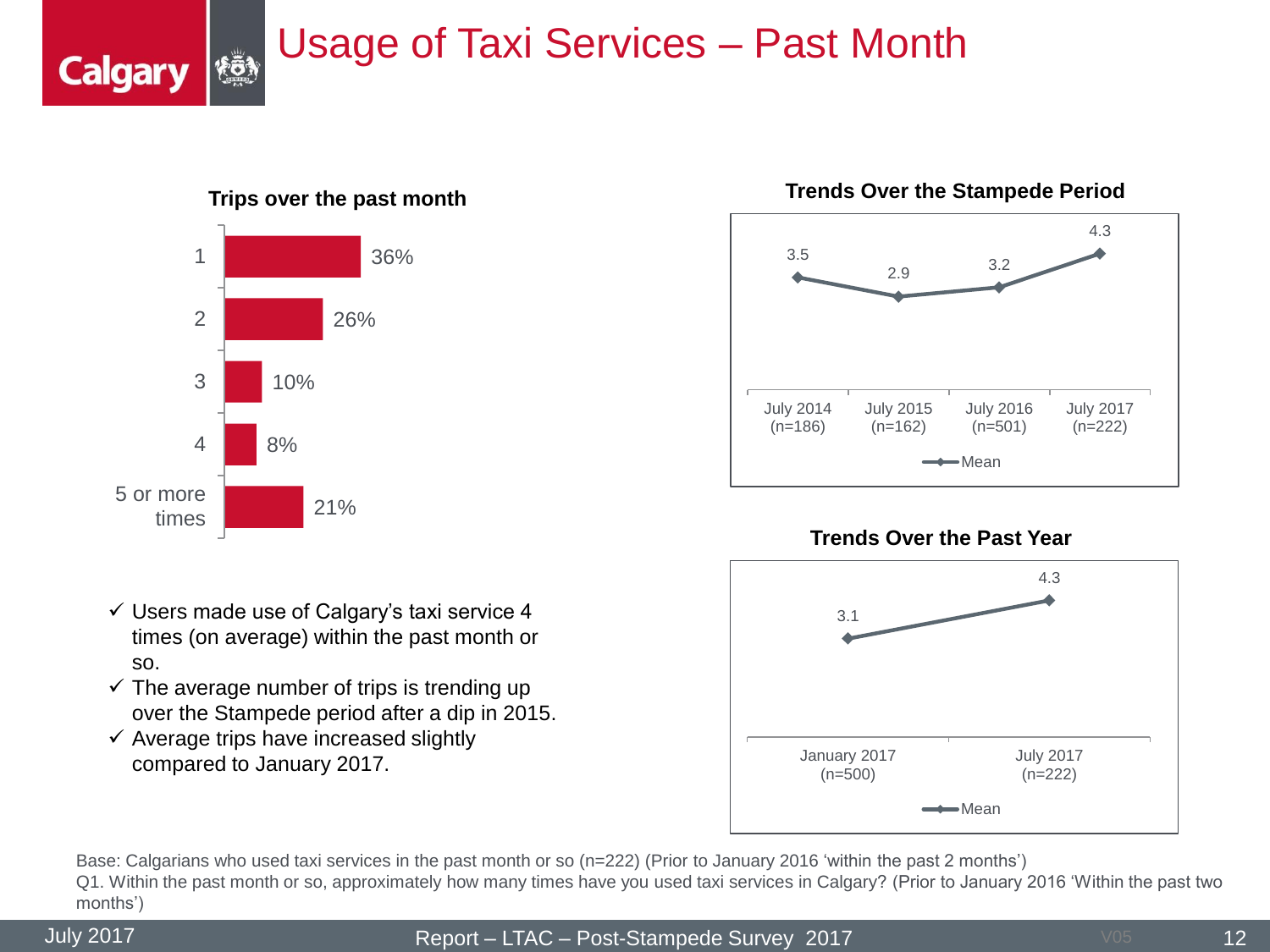## Purpose of Using Taxi – Past Month Trends Over the Stampede Period

| Purpose of using taxi                                      | <b>July 2014</b><br>(n=187) | <b>July 2015</b><br>$(n=162)$ | <b>July 2016</b><br>$(n=501)$ | <b>July 2017</b><br>$(n=222)$ |
|------------------------------------------------------------|-----------------------------|-------------------------------|-------------------------------|-------------------------------|
| To get home*                                               | 5%                          |                               | 1%                            | 44%                           |
| Pleasure - social functions<br>(excluding holiday parties) | 39%                         | 42%                           | 41%                           | 32%                           |
| Airport                                                    | 33%                         | 31%                           | 29%                           | 28%                           |
| To attend Stampede parties or<br>levents                   | 26%                         | 22%                           | 24%                           | 23%                           |
| <b>Business</b>                                            | 13%                         | 12%                           | 12%                           | 12%                           |
| Running errands                                            | 13%                         | 10%                           | 11%                           | 12%                           |
| Get to work                                                | 11%                         | 6%                            | 13%                           | 11%                           |
| Medical appointments                                       | 11%                         | 8%                            | 9%                            | 9%                            |

Taxi users primarily used a taxi:

- $\checkmark$  to get home (increase since July 2016)
- $\checkmark$  for pleasure (trending downward over the Stampede period since July 2015)
- $\checkmark$  to go to or from the airport (trending downwards over the Stampede period since July 2014)
- $\checkmark$  to attend Stampede parties (consistent with July 2016)

Base: Calgarians who used taxi services within the past month or so (Prior to January 2016 'within the past 2 months')

Mentions 2% or less for 2017 not shown / Multiple mentions allowed

\* New pre-code added in 2017

Q2. Thinking of the taxi services you used within the past month or so, for what purpose(s) did you use a taxi? (Prior to January 2016 'Within the past two months')

**Calgary** 

July 2017 Report – LTAC – Post-Stampede Survey 2017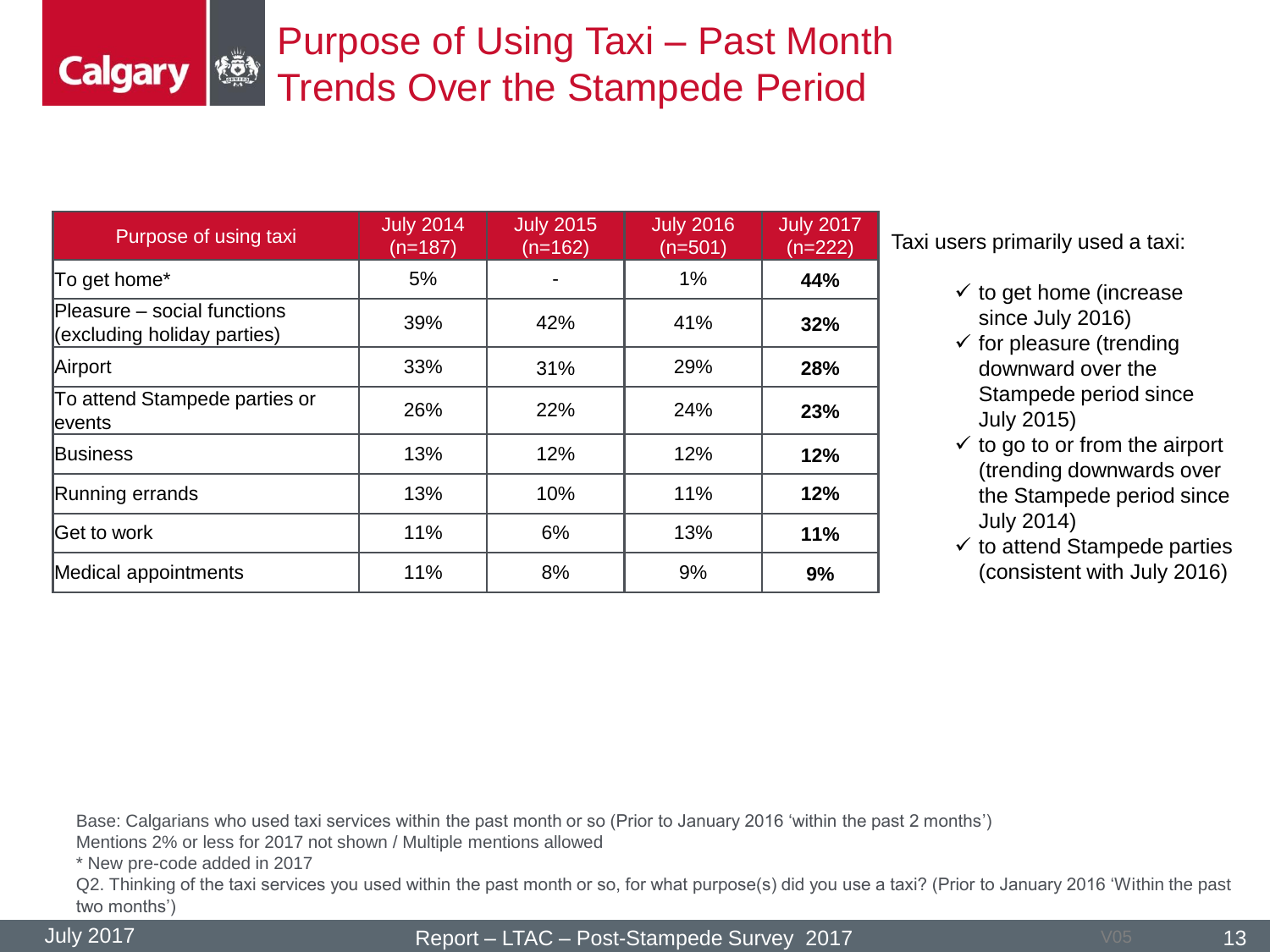## Purpose of Using Taxi – Past Month Trends Over the Past Year

| Purpose of using taxi                                      | January 2017<br>$(n=500)$ | Spring 2017<br>$(n=314)$ | <b>July 2017</b><br>$(n=222)$ |
|------------------------------------------------------------|---------------------------|--------------------------|-------------------------------|
| To get home*                                               | 47%                       | 7%                       | 44%                           |
| Pleasure - social functions<br>(excluding holiday parties) | 28%                       | 58%                      | 32%                           |
| Airport                                                    | 31%                       | 54%                      | 28%                           |
| To attend Stampede/holiday<br>parties or events            | 30%                       |                          | 23%                           |
| Business                                                   | 8%                        | 26%                      | 12%                           |
| Running errands                                            | 10%                       | 8%                       | 12%                           |
| lGet to work                                               | 10%                       | 20%                      | 11%                           |
| Medical appointments                                       | 9%                        | 14%                      | 9%                            |

Taxi users primarily used a taxi:

- $\checkmark$  to get home (increase since Spring 2017)
- $\checkmark$  for pleasure (decrease since Spring 2017)
- $\checkmark$  to go to or from the airport (decrease since Spring 2017)
- $\checkmark$  to attend Stampede parties

Purpose of using taxi is similar in the peak periods of Stampede and Christmas holiday seasons.

Base: Calgarians who used taxi services within the past month or so (Prior to January 2016 'within the past 2 months')

Mentions 2% or less for 2017 not shown / Multiple mentions allowed

\* Was not presented as a pre-code in Spring 2017

Q2. Thinking of the taxi services you used within the past month or so, for what purpose(s) did you use a taxi? (Prior to January 2016 'Within the past two months')

**Calgary** 

July 2017 Report – LTAC – Post-Stampede Survey 2017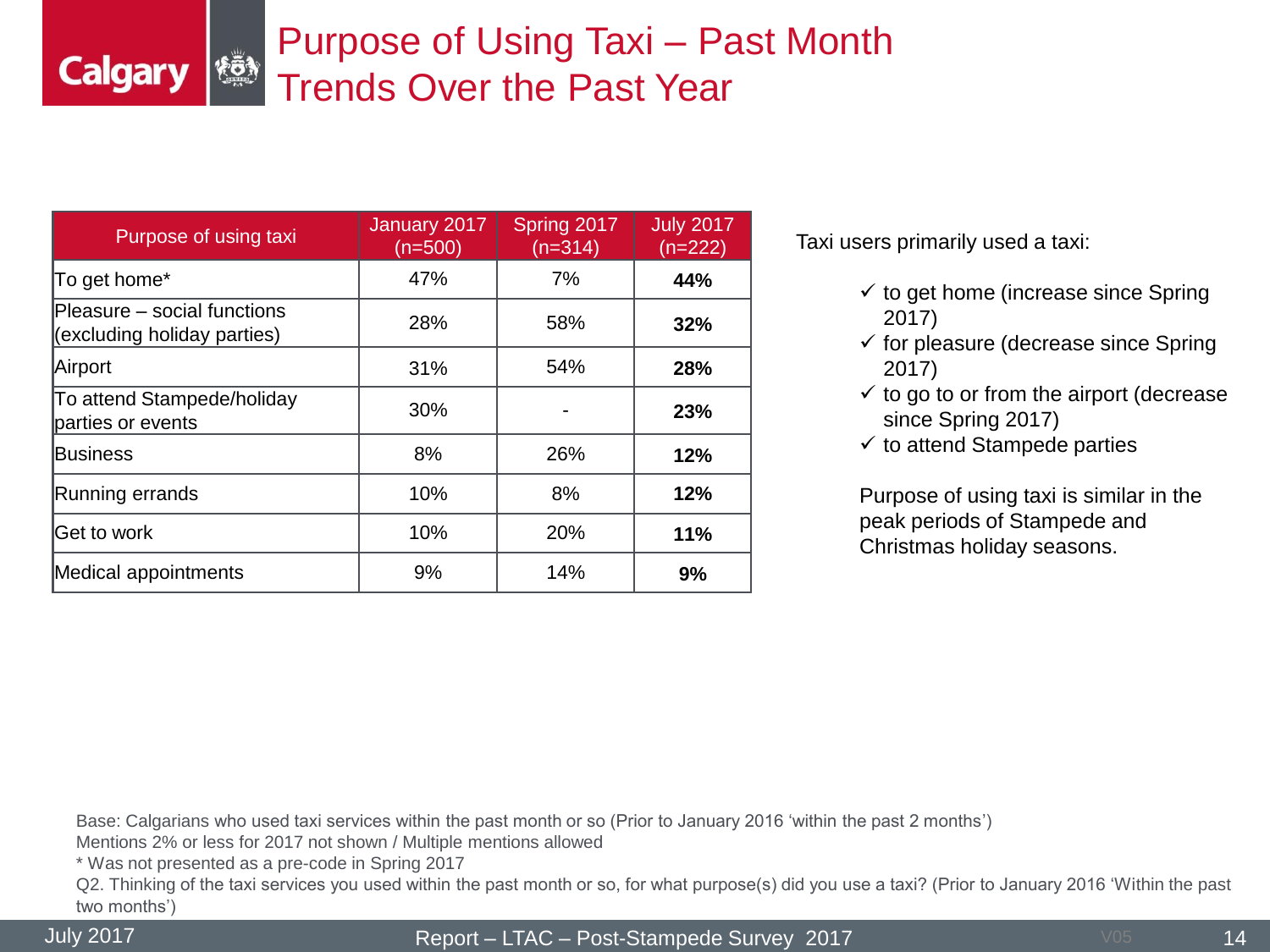# Satisfaction with Taxi Services – Past Month



- $\checkmark$  The majority of taxi users in Calgary are satisfied with the taxi services over the past month or so, including about two-infive who are very satisfied. Females, those with high school or some post-secondary (not University) education, and/or an annual household income of less than \$60,000 are more likely to be satisfied with taxi services over the past month or so.
- $\checkmark$  Four-in-five or more taxi users are satisfied with the taxis they used for medical appointments, running errands, stampede parties, pleasure and business. Users are less satisfied with the taxi services they used to go to or from the airport.

Base: Calgarians who used taxi services within the past month or so / \*Caution to be taken in interpretation of data due to small sample size Q3. Overall, how satisfied are you with the taxi services you received over the past month or so?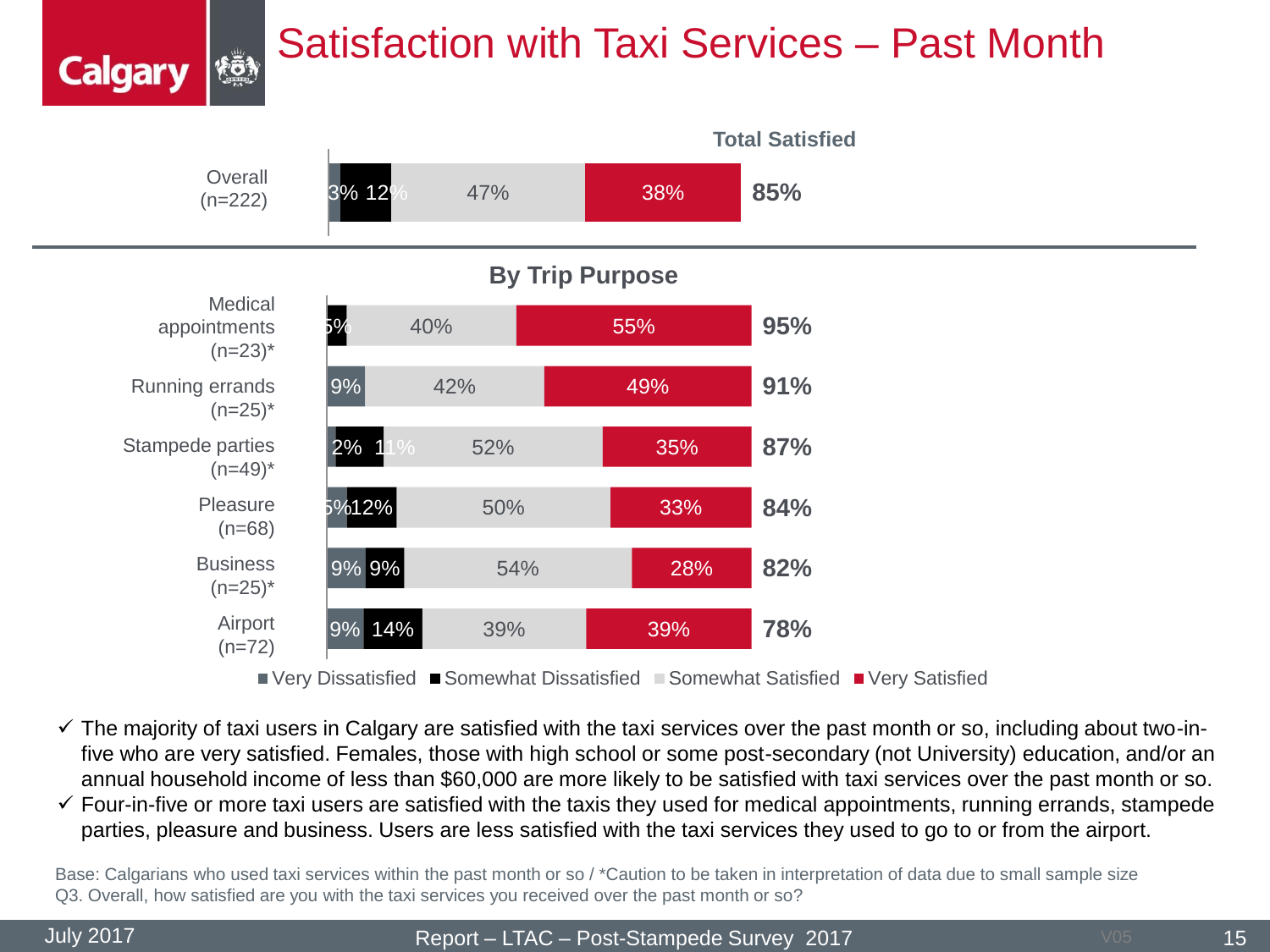### Overall Satisfaction with Taxi Services **Calgary** Trends Over the Stampede Period



- $\checkmark$  Overall satisfaction with taxi services is consistent over the Stampede period.
- $\checkmark$  Very satisfied ratings have remained consistent in July 2017 after an increase in July 2016.

Base: Calgarians who used taxi services within the past month or so (Prior to January 2016 'within the past 2 months') Q3. Overall, how satisfied are you with the taxi services you received over the past month or so? (Prior to January 2016 'Within the past two months')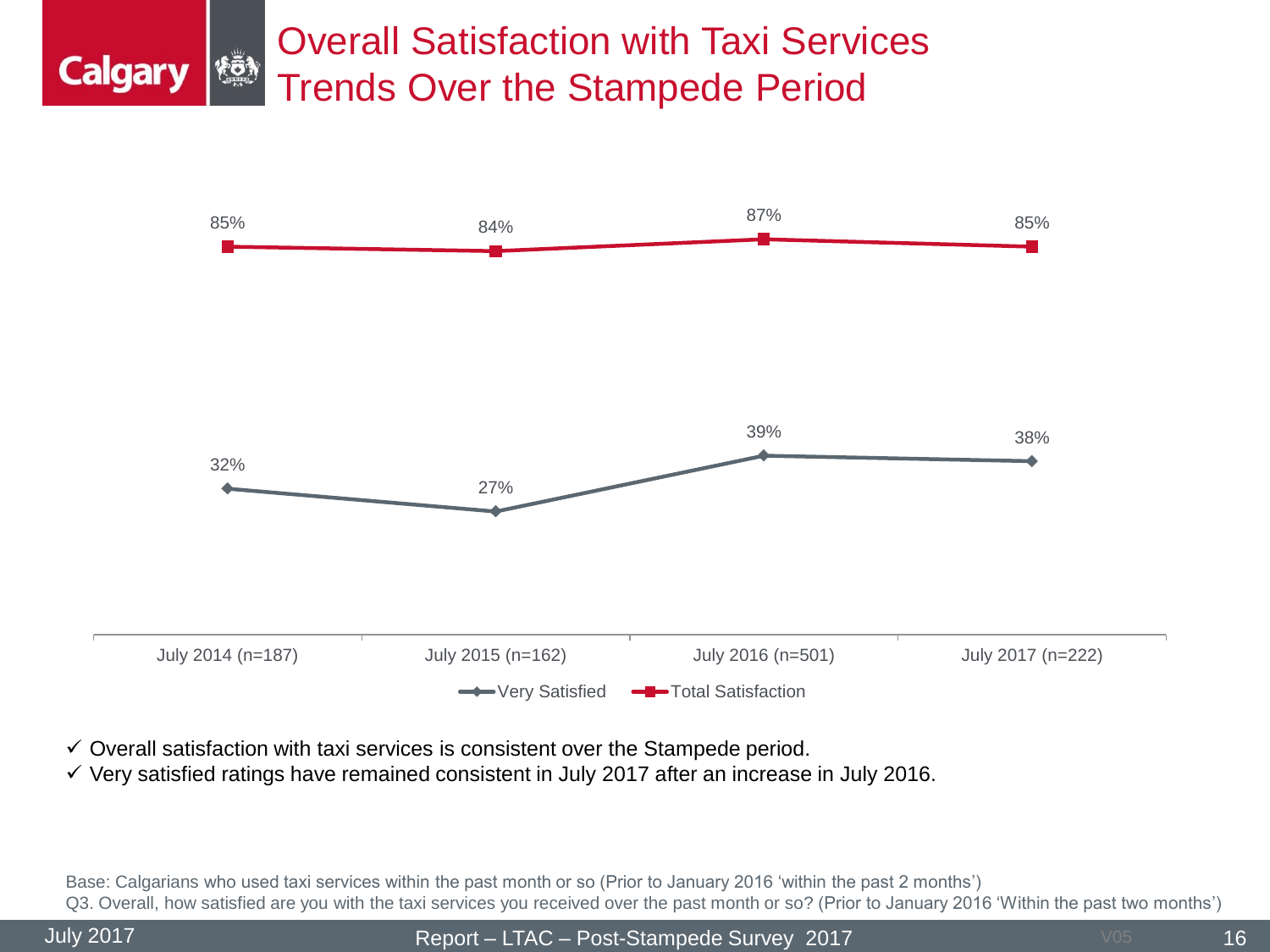### Overall Satisfaction with Taxi Services **Calgary** Trends Over the Past Year



- $\checkmark$  Overall satisfaction with taxi services has been forming a downward trend since January 2017.
- $\checkmark$  Very satisfied ratings have decreased since Spring 2017.

Base: Calgarians who used taxi services within the past month or so

\* Base: Calgarians who have used taxis within the past year

Q3. Overall, how satisfied are you with the taxi services you received over the past month or so?

(Spring 2017) Q23. Overall, how satisfied or dissatisfied are you with the taxi services you received in Calgary over the past year?

July 2017 Report – LTAC – Post-Stampede Survey 2017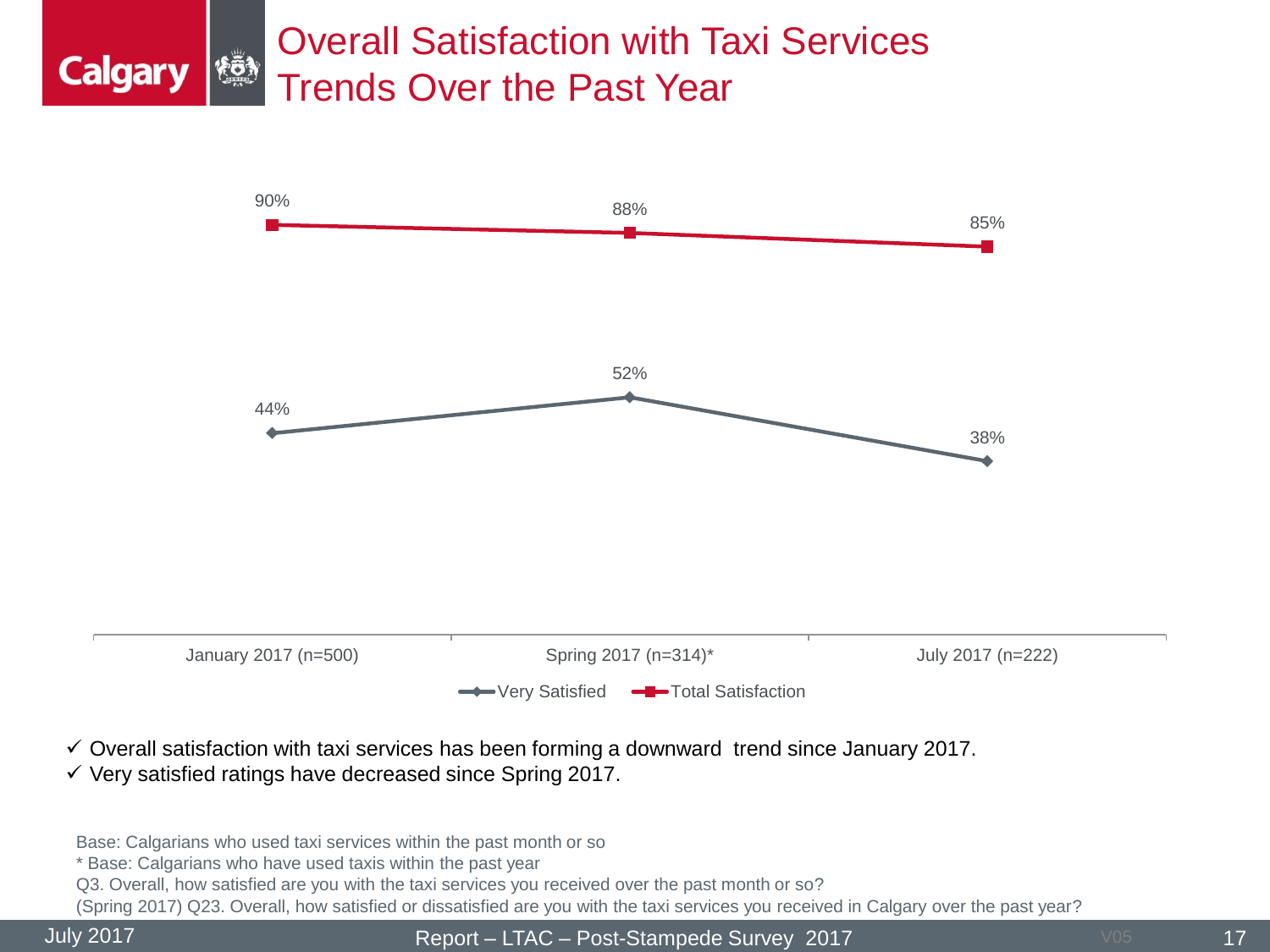## Satisfaction by Trip Purpose Trends Over the Stampede Period





#### ← Very Satisfied –■Total Satisfied

**KÖN** 

**Calgary** 

 $\checkmark$  Total satisfied ratings have increased in 2017 for medical appointments. Very satisfied ratings are trending up for running errands over the Stampede period.

Base: Calgarians who used taxi services within the past month or so (Prior to January 2016 'within the past 2 months')

\* Caution to be taken in interpretation of data due to small sample size

Q3. Overall, how satisfied are you with the taxi services you received over the past month or so? (Prior to January 2016 'Within the past two months')

July 2017 Report – LTAC – Post-Stampede Survey 2017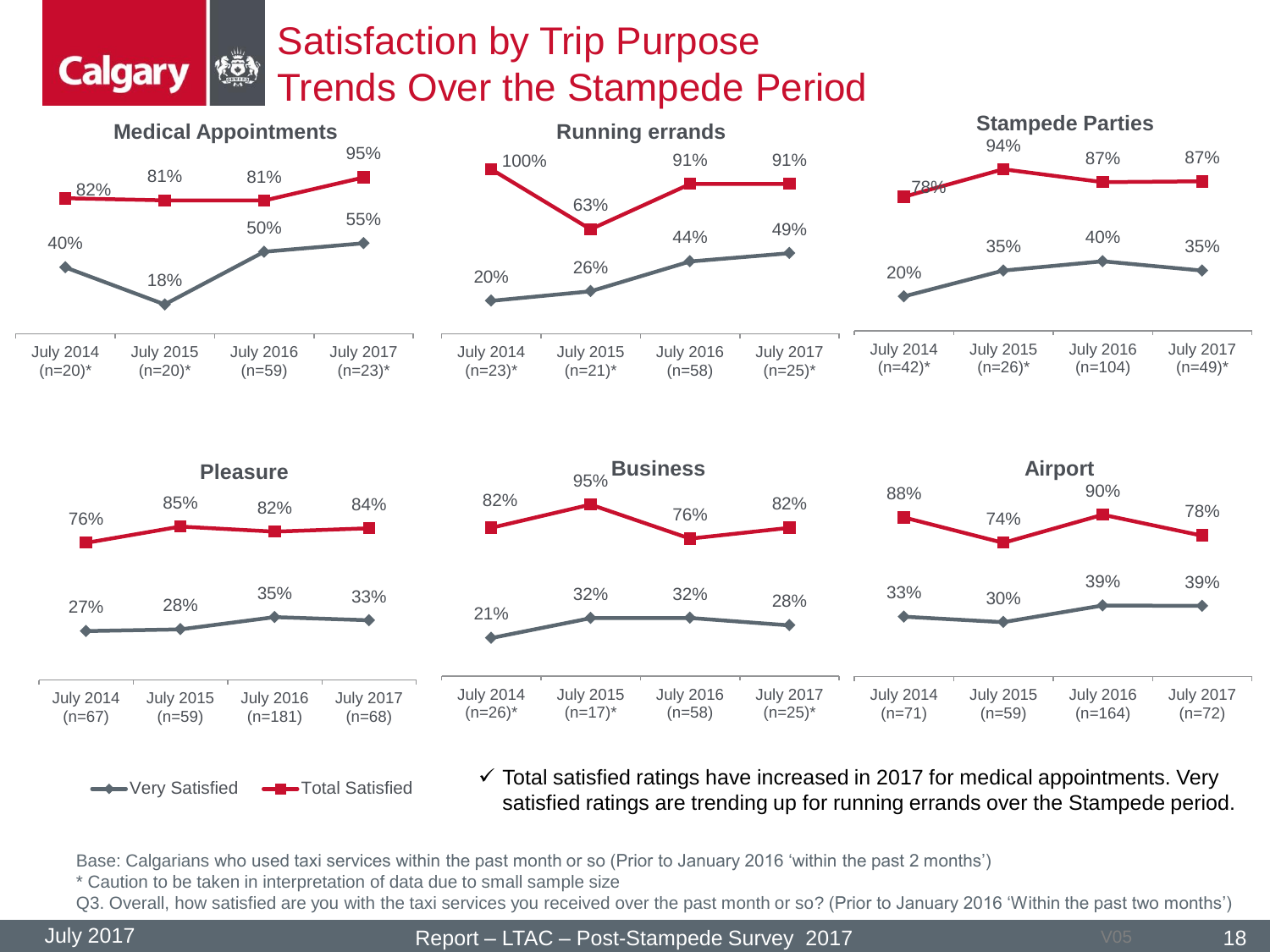## Satisfaction by Trip Purpose Trends Over the Past Year



**Calgary** 

**\$Ö)** 

July 2017 Report – LTAC – Post-Stampede Survey 2017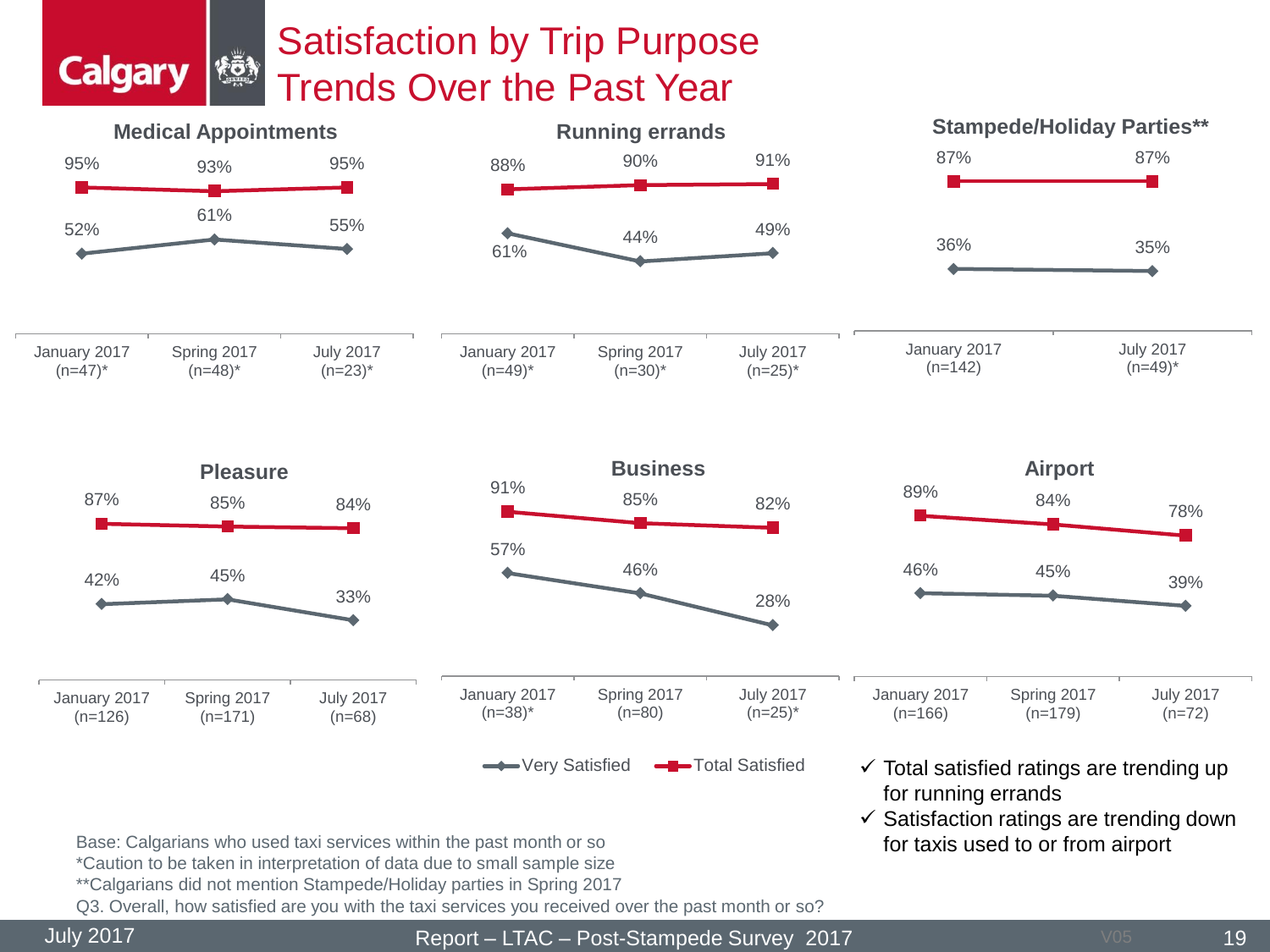

# **Transport Network Companies**

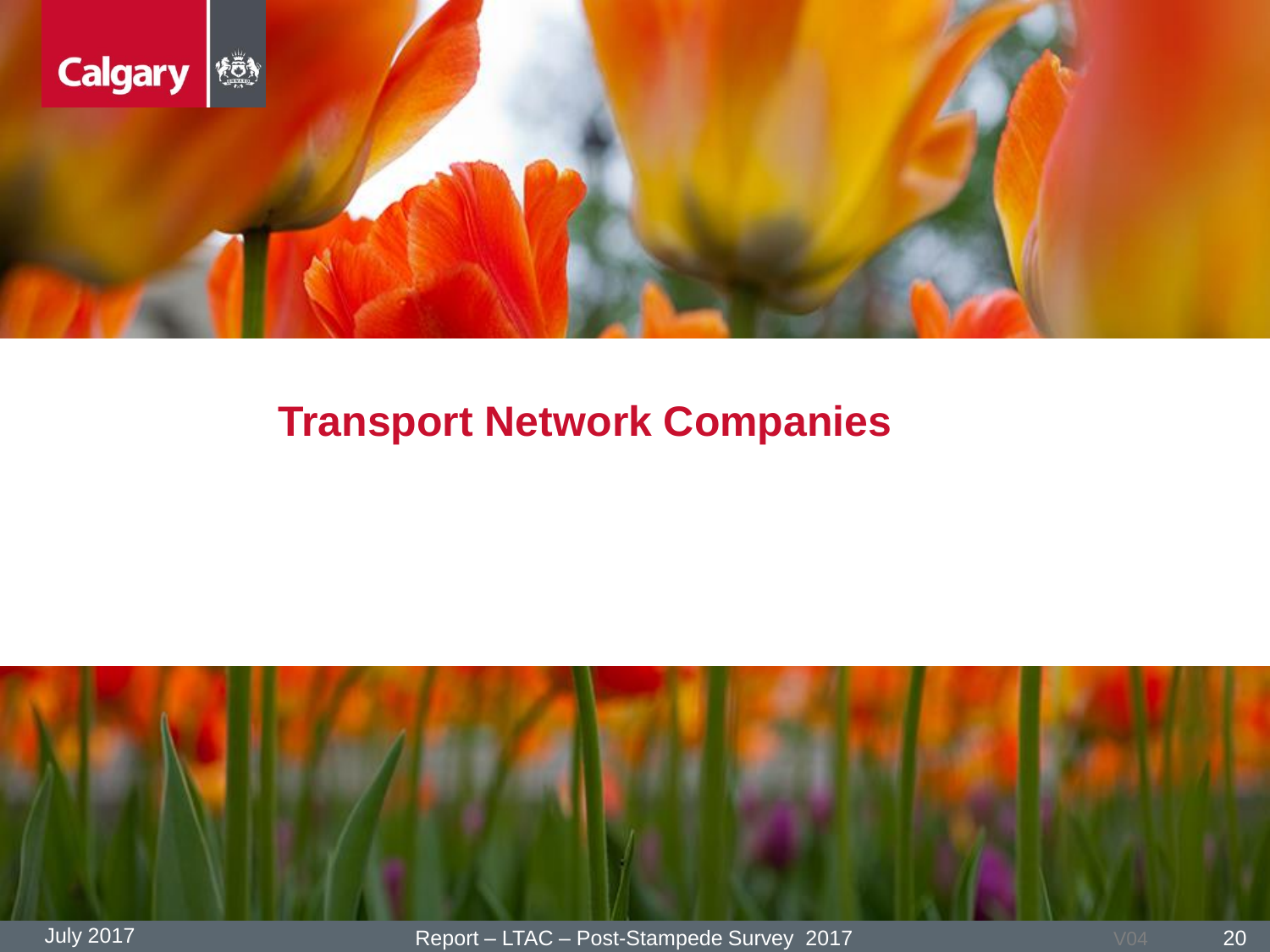## Usage of TNC Services – Past Month



 $\checkmark$  More than one-quarter (27%) of Calgarians used TNC services in the past month.

- $\checkmark$  Usage of TNC services among Calgarians decreases with age. Usage is higher among Calgarians who are employed and/or have a University education.
- $\checkmark$  Usage of TNC services over the stampede period is similar to Christmas holiday period.
- $\checkmark$  TNC usage has increased since Spring 2017.

Base: Calgarians (n=503)

\*Indicates usage in the past year

Q4. Within the past month or so, that is, approximately how many times have you used TNC services in Calgary? Q3. Within the **past year**, approximately how many times have you used each of the following types of services in Calgary?

**Calgary**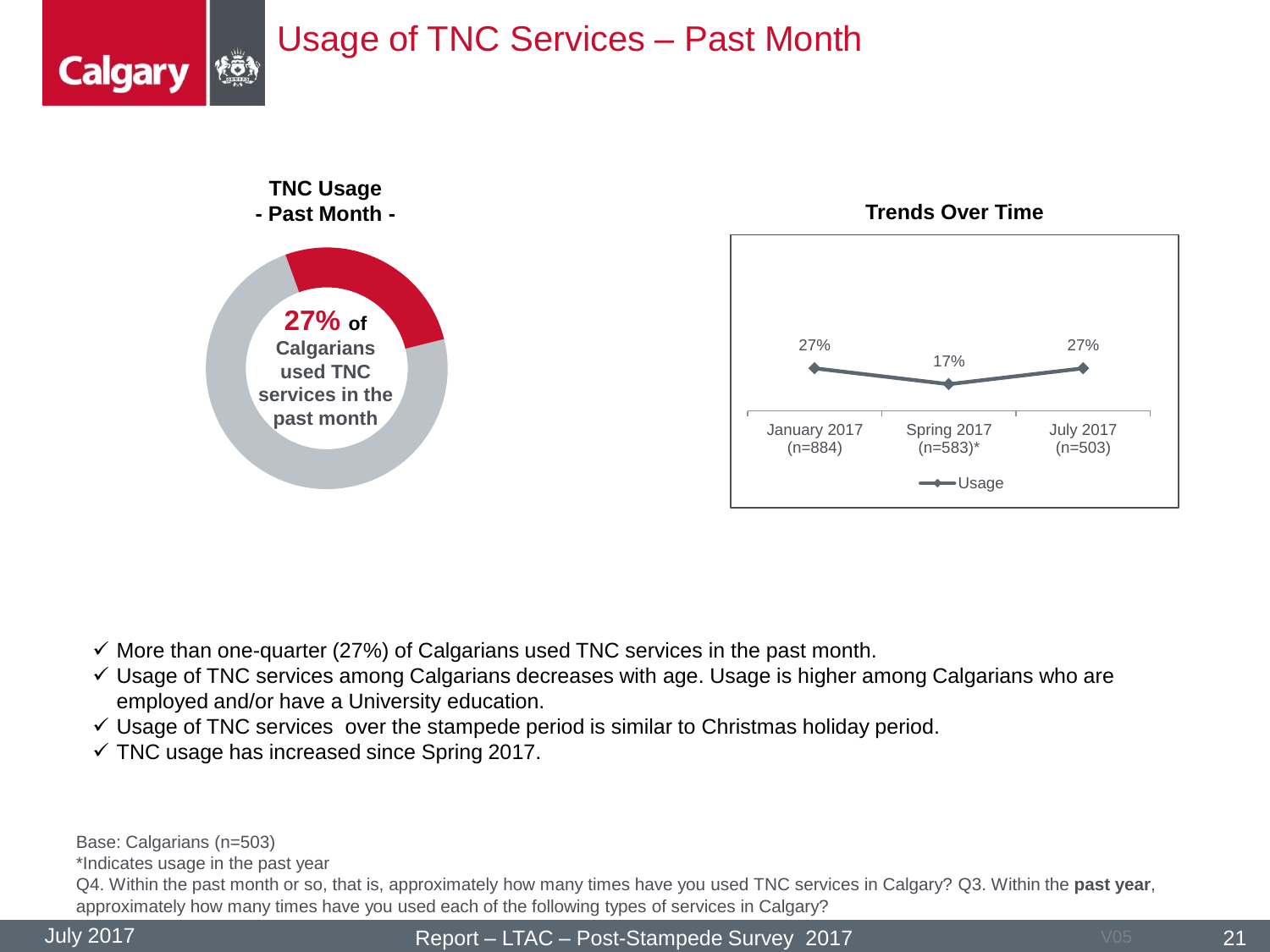## Frequency of Using TNC Services – Past Month



 $\checkmark$  TNC users used Calgary's TNC services 5 times (on average) within the past month or so.

 $\checkmark$  Average trips over the past month is on a rise since January 2017.

Base: Calgarians who used TNC services in the past month or so (n=105) Q4. Within the past month or so, that is, approximately how many times have you used TNC services in Calgary?

**Calgary** 

July 2017 Report – LTAC – Post-Stampede Survey 2017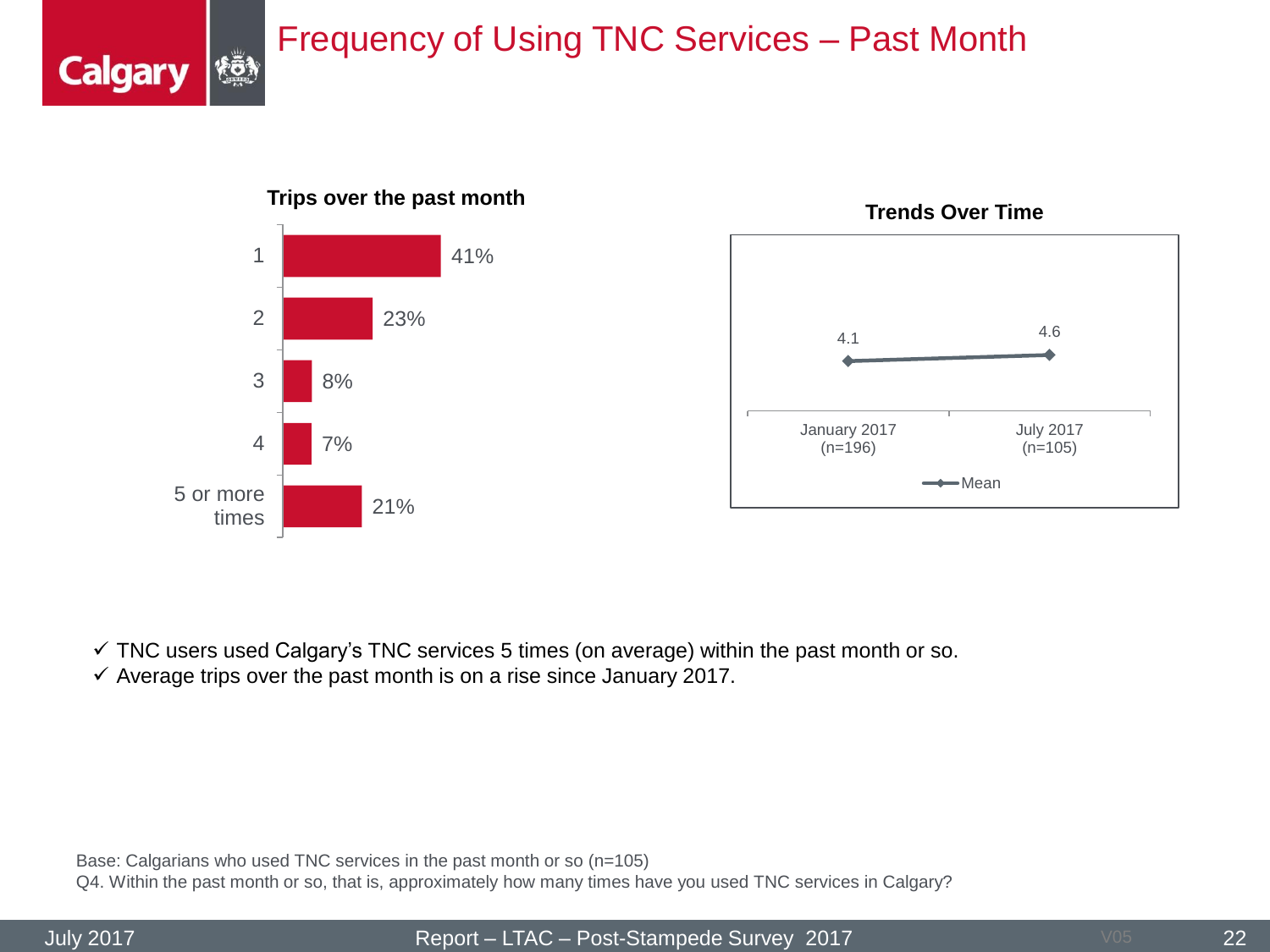## Purpose of Using TNC Services – Past Month Trends Over the Past Year

| Purpose of using TNC                                       | January 2017<br>$(n=196)$ | <b>July 2017</b><br>$(n=105)$ |
|------------------------------------------------------------|---------------------------|-------------------------------|
| Pleasure – social functions (excluding<br>holiday parties) | 34%                       | 48%                           |
| To get home                                                | 44%                       | 42%                           |
| To attend Stampede/holiday parties or<br>events            | 29%                       | 26%                           |
| Airport                                                    | 17%                       | 14%                           |
| lGet to work                                               | 15%                       | 13%                           |
| Business                                                   | 9%                        | 12%                           |
| Running errands                                            | 9%                        | 9%                            |
| Medical appointments                                       | 6%                        | 5%                            |

Over the past month, TNC users primarily used the services:

 $\checkmark$  for pleasure

 $\checkmark$  to get home

Usage of TNC services for pleasure has increased since January 2017.

Base: Calgarians who used TNC services within the past month or so Mentions 1% or less for July 2017 not shown / Multiple mentions allowed Q5. Thinking of the TNC services you used within the past month or so, for what purpose(s) did you use the service?

**Calgary** 

July 2017 Report – LTAC – Post-Stampede Survey 2017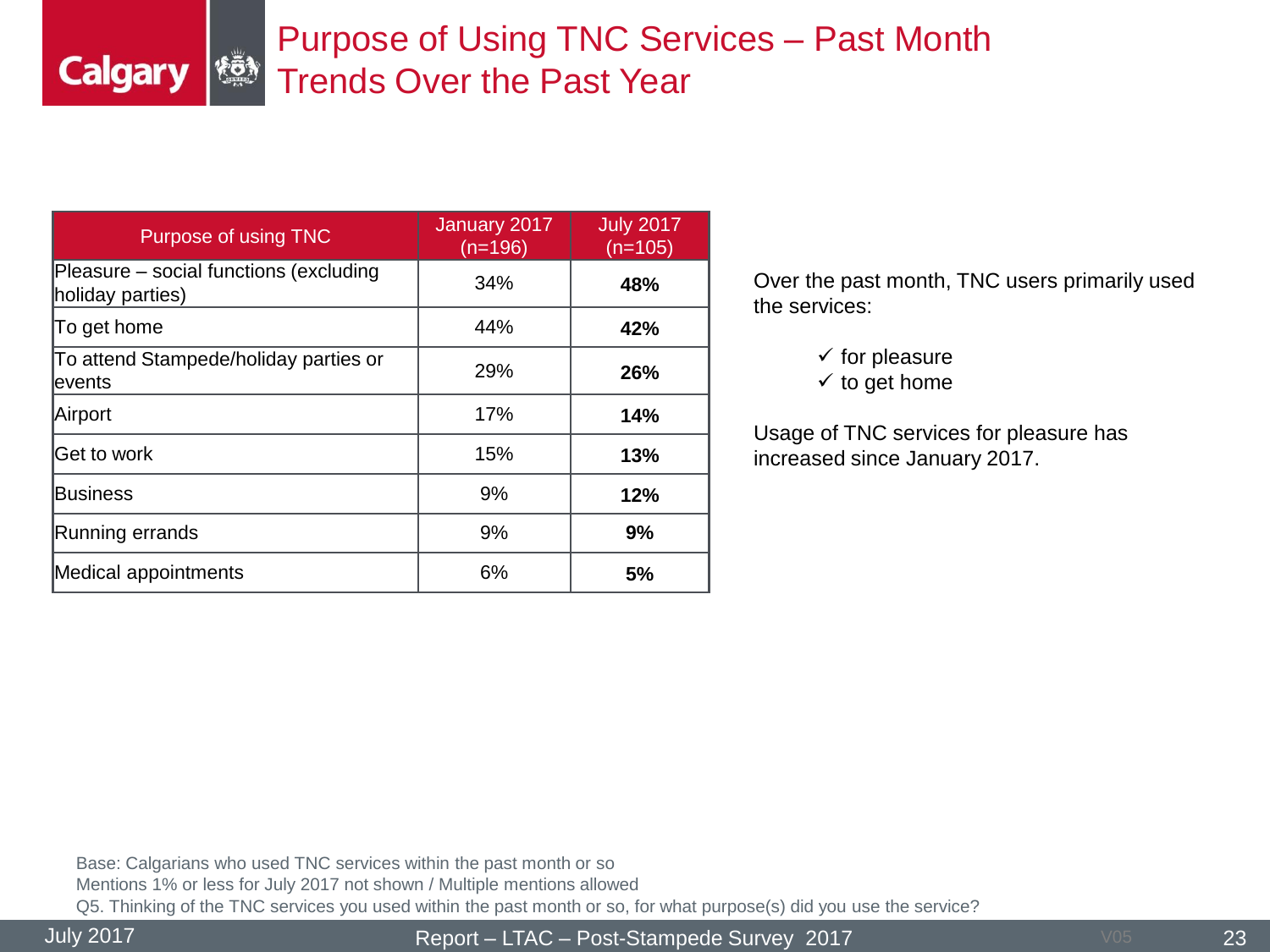## Satisfaction with TNC Services – Past Month



- $\checkmark$  A high majority of TNC users in Calgary are satisfied with the TNC services over the past month or so, including nearly half who are very satisfied.
- $\checkmark$  All TNC users who used the services for business, stampede parties and to get to work are satisfied with TNC services. Almost all TNC users who used the services for pleasure are satisfied. Users are less satisfied with the TNC services they used to go to or from the airport.

Base: Calgarians who used TNC services within the past month or so

- \* Caution to be taken in interpretation of data due to small sample size
- Q6. Overall, how satisfied are you with the TNC services you received over the past month or so?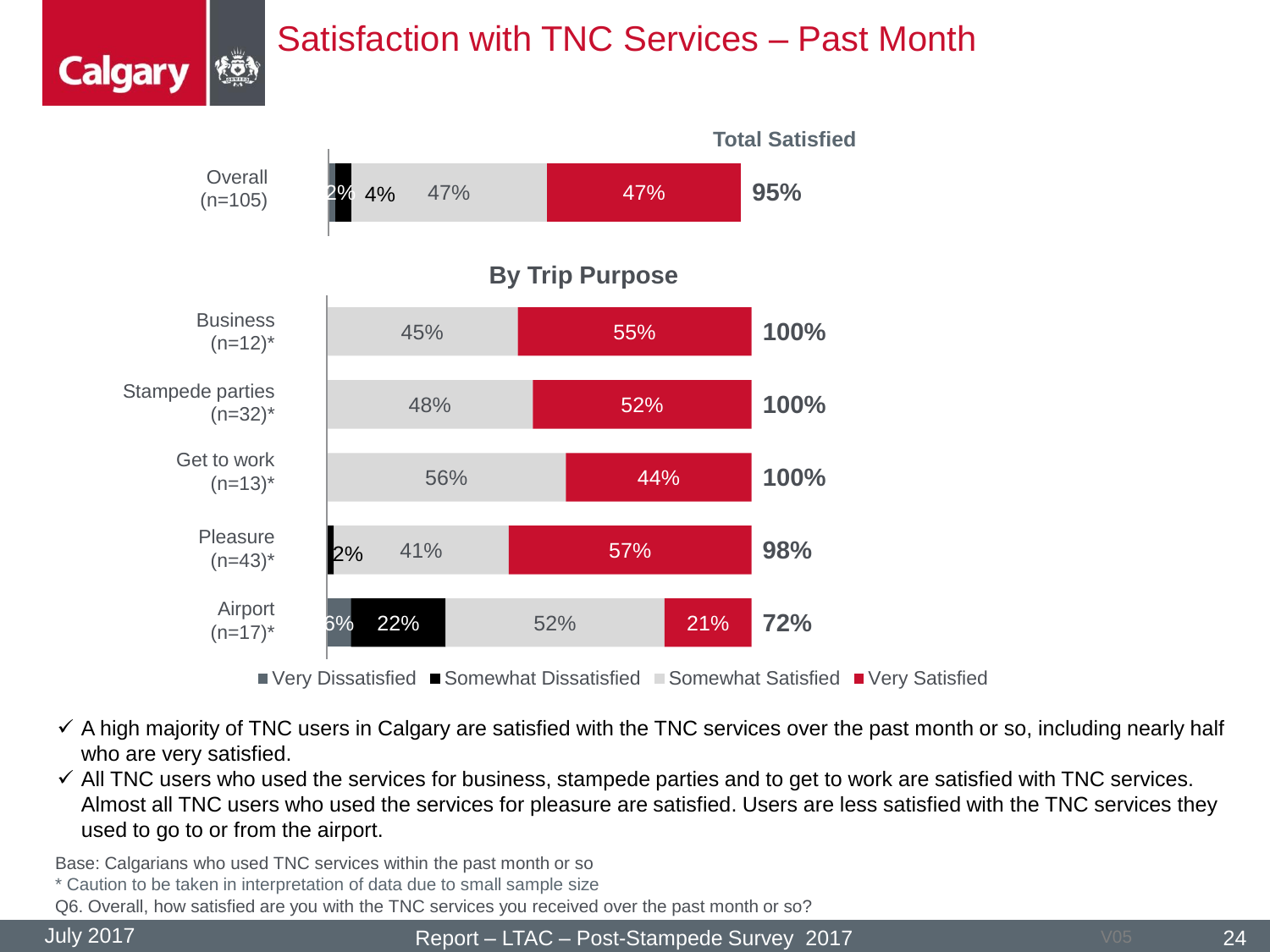## Overall Satisfaction with TNC Services Trends Over the Past Year



- $\checkmark$  Overall satisfaction with TNC services is consistent over the past year.
- $\checkmark$  Very satisfied ratings have decreased in July 2017.

Base: Calgarians who used TNC services within the past month or so

\* Base: Calgarians who have used TNC services within the past year

Q3. Overall, how satisfied are you with the TNC services you received over the past month or so?

(Spring 2017) Q25a. Overall, how satisfied or dissatisfied are you with the TNC services you received in Calgary over the past year?

**Calgary** 

July 2017 Report – LTAC – Post-Stampede Survey 2017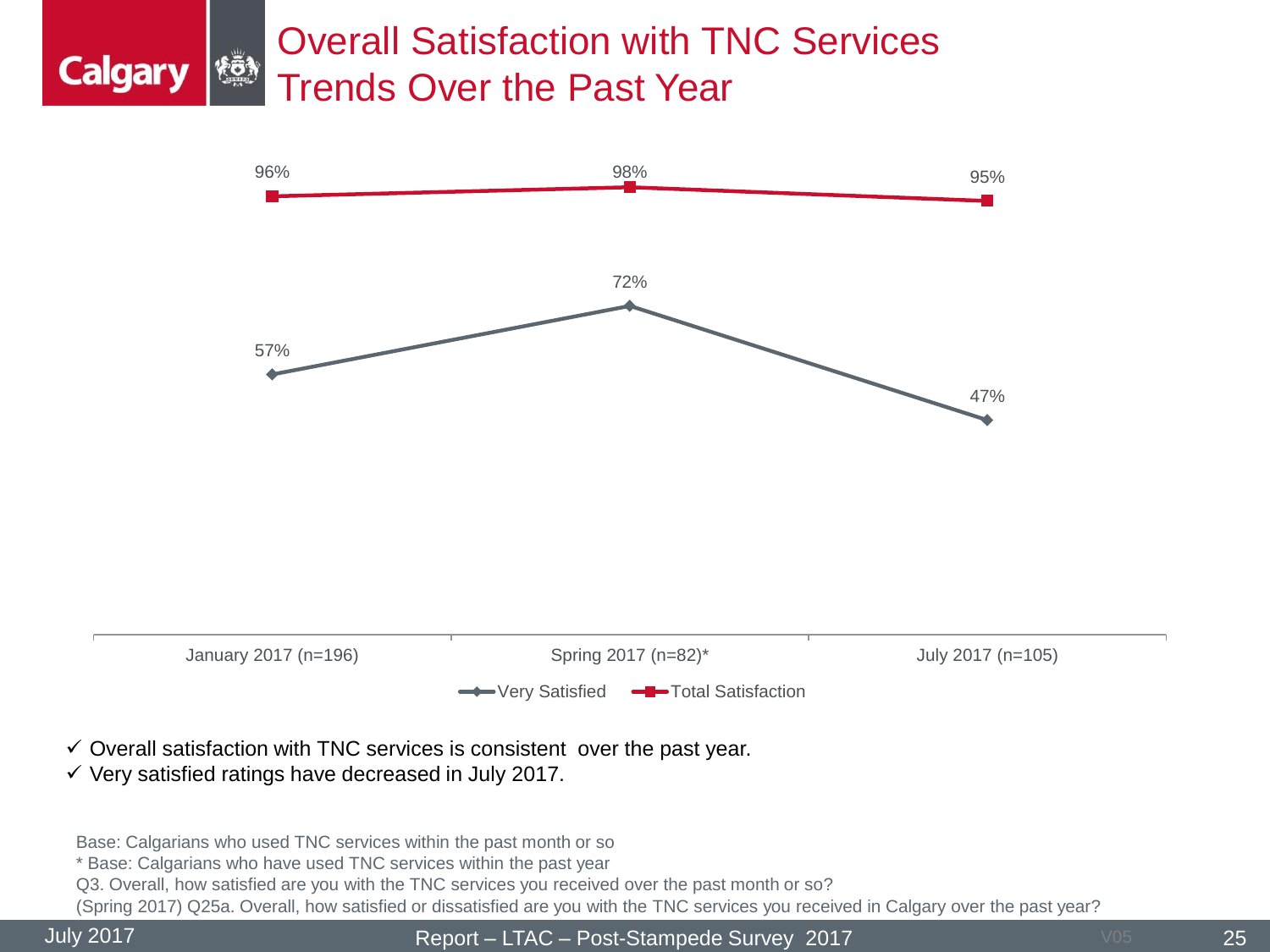### Satisfaction by Trip Purpose łō, Trends Over the Past Year



Base: Calgarians who used TNC services within the past month or so

\* Caution to be taken in interpretation of data due to small sample size

Q6. Overall, how satisfied are you with the TNC services you received over the past month or so?

**Calgary**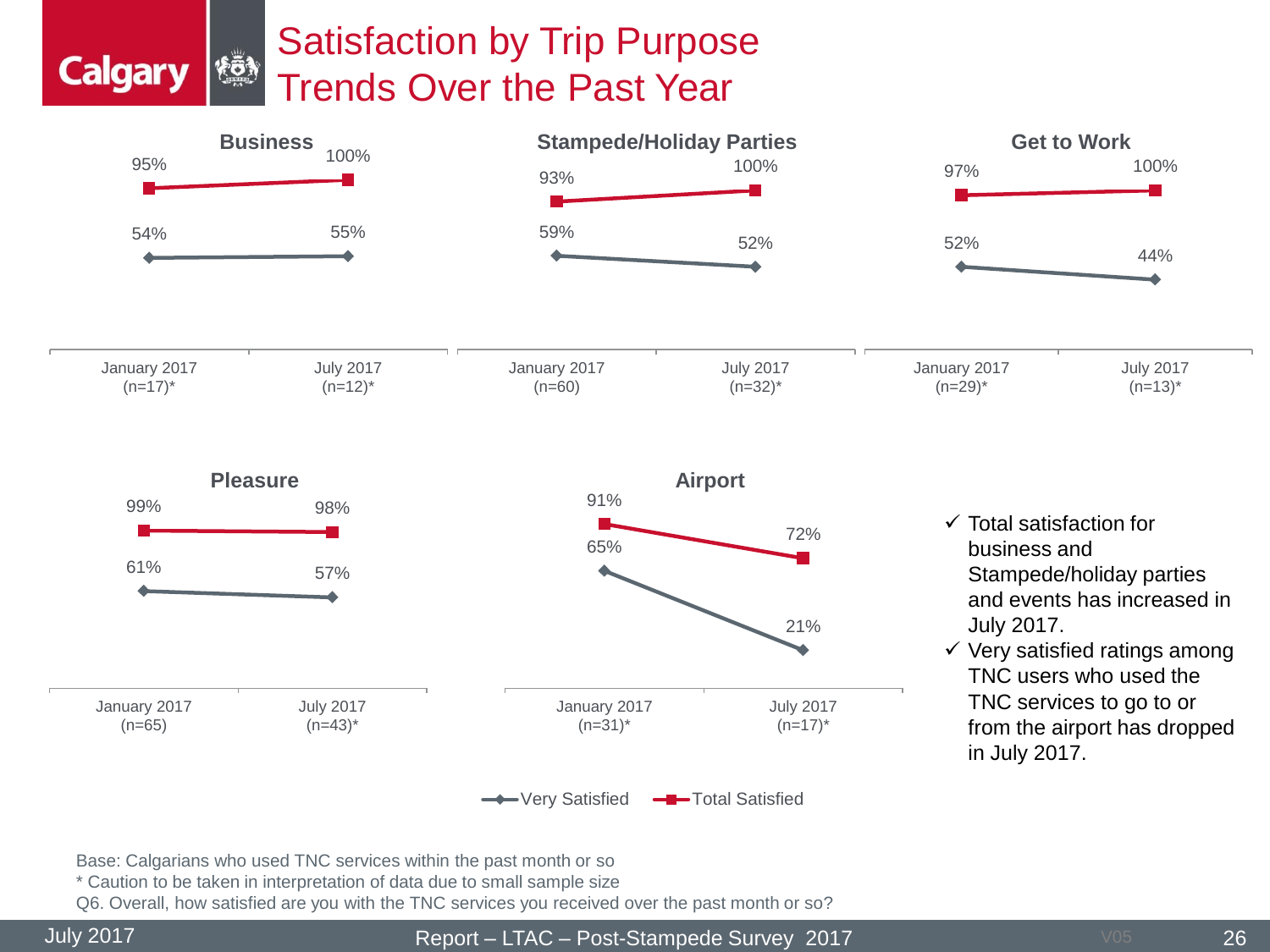